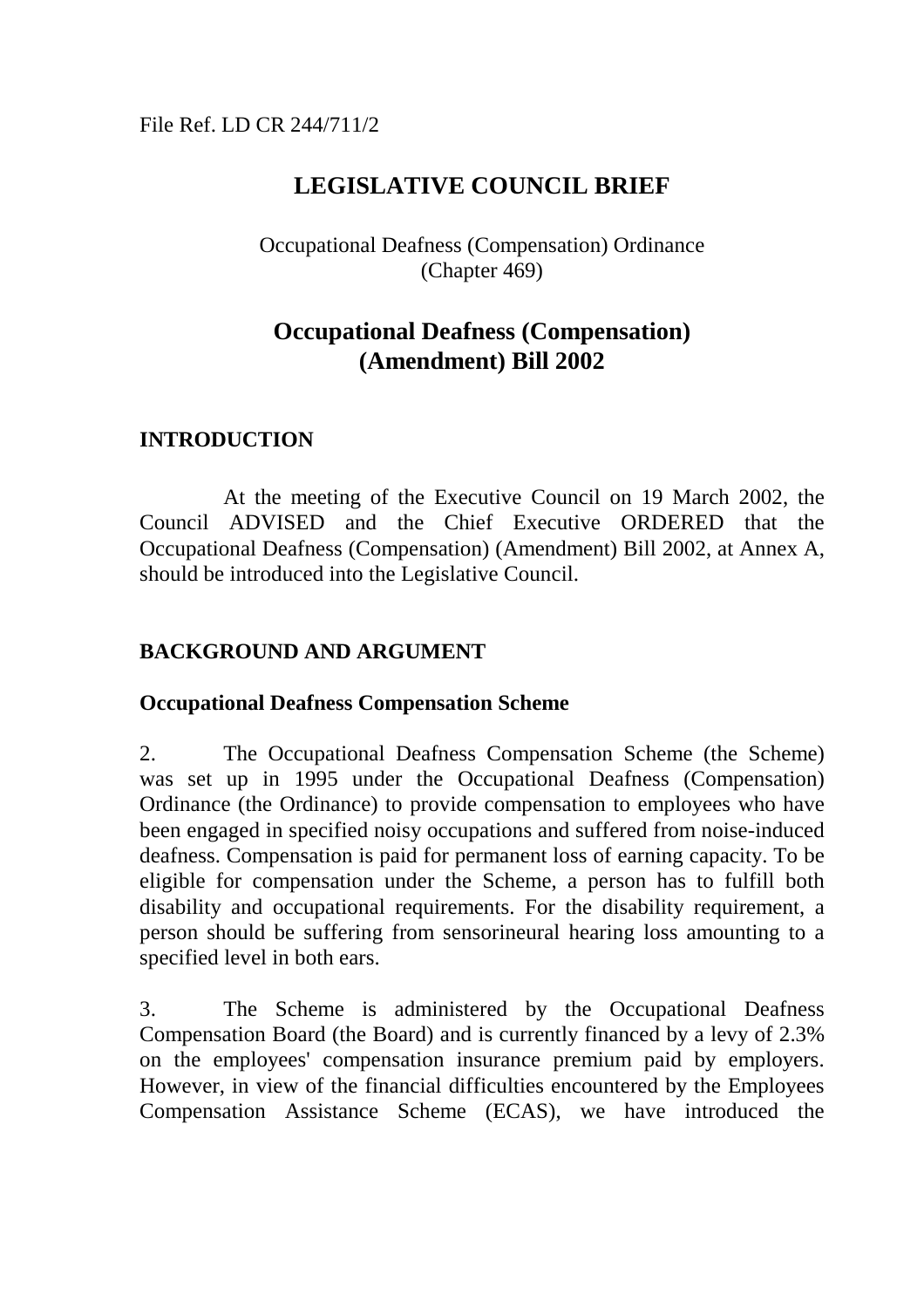Employees Compensation Assistance (Amendment) Bill 2002 into the Legislative Council on 27 February 2002. That Amendment Bill aimed, inter alia, to reduce the levy rate for the Occupational Deafness Compensation Board by 1.1 percentage point between 2002-03 and 2006-07 and by 0.5 percentage point thereafter, so as to enable the levy rate of ECAS to be increased correspondingly.

4. The Scheme was last reviewed in 1996. Most of the recommendations arising from the review were implemented by the Occupational Deafness (Compensation) (Amendment) Ordinance 1998 (the Amendment Ordinance 1998). However, due to financial constraints, three recommendations to improve the benefits to employees were not implemented. These included regular review of the minimum and maximum levels of compensation, adjusting upwards the percentage of permanent incapacity and providing hearing assistive devices. During the legislative process in 1998, the Government undertook to carry out a further review of the Scheme two years after the enactment of the Amendment Ordinance 1998.

### **Review of the Scheme**

5. Against the above background, the Commissioner for Labour appointed a Working Group (WG) in December 2000 to conduct a further review of the Scheme. The WG comprised an audiologist, medical professionals as well as representatives of employers, employees, the Board, Education and Manpower Bureau and the Labour Department. The WG completed the review in July 2001 and put forward a number of recommendations.

### **The Proposal**

6. Having carefully examined the recommendations of the WG and the views expressed in the consultation period, we have formulated a package of improvements to the Scheme which include the following -

- (a) to raise the minimum and maximum levels of compensation in accordance with the rate of nominal wage increase (paragraph 8 below);
- (b) to revise upwards the percentage of permanent incapacity whilst maintaining the maximum level at 60% (paragraphs 9 and 10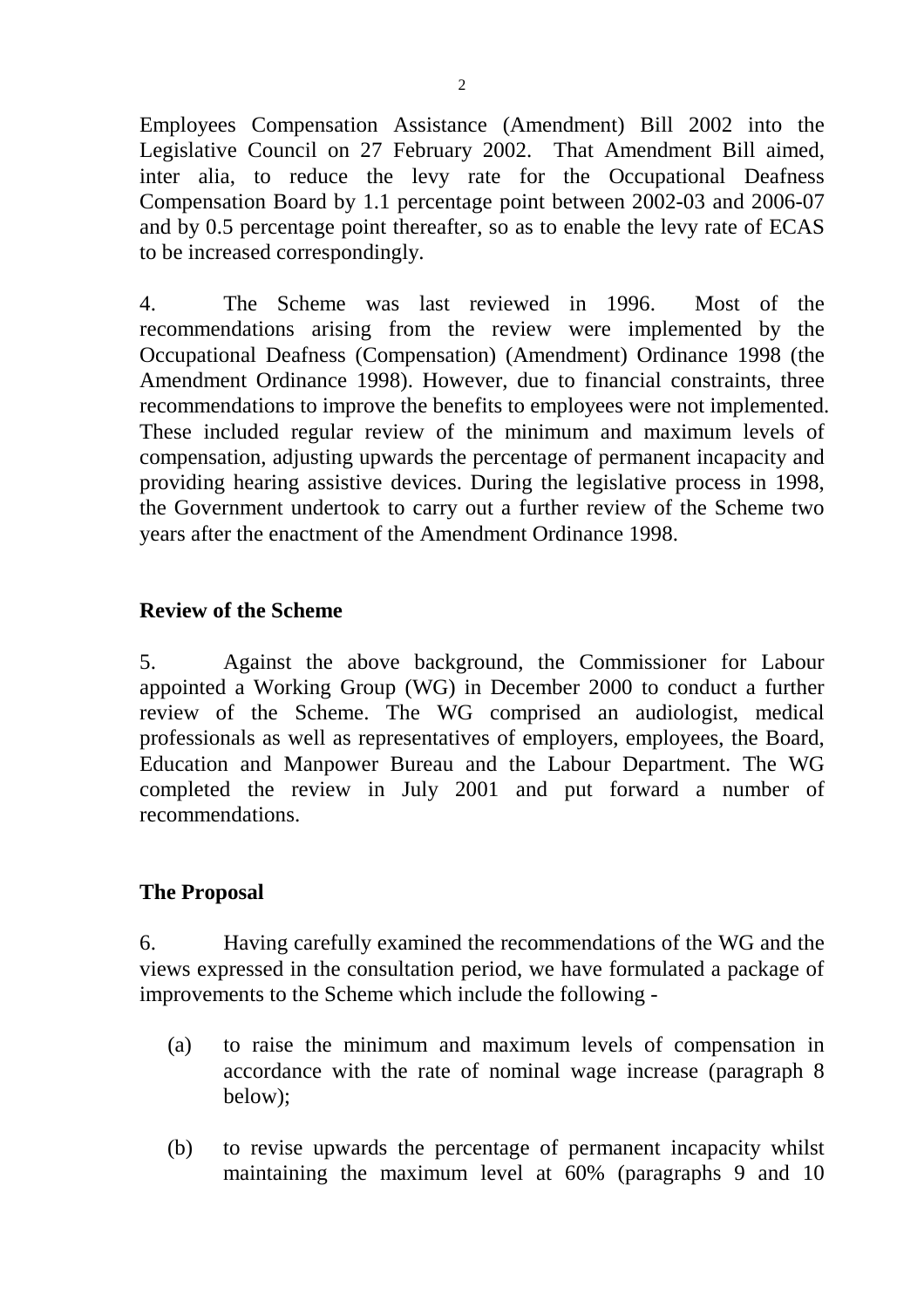below);

- (c) to provide reimbursement of expenses incurred in purchasing, repairing and replacing hearing assistive devices (paragraphs 11 and 12 below);
- (d) to add four new specified noisy occupations (paragraph 13 below);
- (e) to empower the Board to conduct or finance rehabilitation programmes (paragraph 14 below); and
- (f) to disregard no-pay leave in determining a claimant's earnings (paragraph 15 below).

7. The proposed improvements to the Scheme will result in higher expenditure by the Board. However, as at the end of December 2001, the Board has built up a sizable reserve of \$236 million. It should have sufficient financial resources to implement all the improvement measures even after the proposed reduction of levy mentioned in paragraph 3 above.

### **Package of improvements**

# **(A) To raise the minimum and maximum levels of compensation in accordance with the rate of nominal wage increase**

8. Under the Ordinance, the amount of compensation payable is calculated with reference to the age, monthly earnings and percentage of permanent incapacity of the claimant. It is also subject to minimum and maximum levels, and the existing minimum and maximum levels have been used since 1995. To preserve the value of compensation so that it would not be eroded by changes in wage movement in recent years, it is proposed that the minimum level of compensation should be raised from the existing \$248,000 to \$341,000, and the maximum level from \$1.44 million to \$2.016 million. This is in line with the Government policy of adjusting the levels of compensation under the Employees' Compensation Ordinance and the Pneumoconiosis (Compensation) Ordinance. Details of the calculation are shown in Annex B.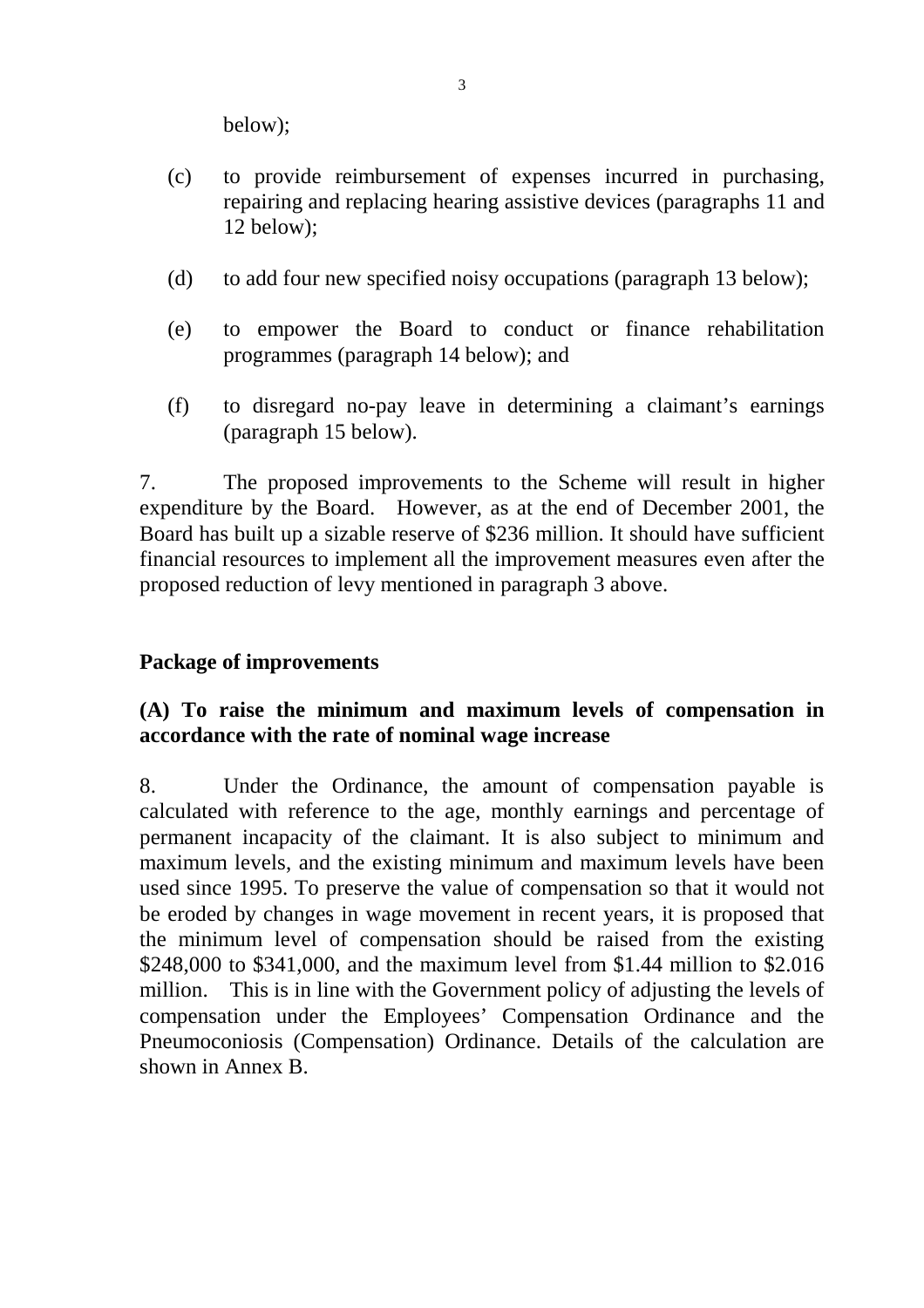9. In determining the amount of compensation, the degree of hearing loss suffered by a claimant will be translated into the percentage of permanent incapacity in accordance with the existing Schedule 4 of the Ordinance (Annex C). Having taken reference to the scales adopted by Singapore and the United Kingdom, we propose to revise the existing scale of percentages of permanent incapacity for different levels of hearing loss so as to improve benefits to claimants. The proposed Schedule 4 is at Annex D.

10. The current maximum level of loss of earning capacity of 60% will be maintained as this level is broadly comparable to those adopted in other countries such as Singapore, Australia and USA. Moreover, noise-induced deafness normally develops insidiously over a long period of time, and a person suffering from such deafness is more likely to be able to continue working without suffering total loss of earning capacity.

# **(C) To provide reimbursement of expenses incurred in purchasing, repairing and replacing hearing assistive devices**

11. To enable persons suffering from occupational deafness to overcome the difficulties in communicating with other people, we propose to provide hearing assistive devices to claimants who are successful in obtaining compensation for permanent incapacity under the Ordinance. It is further recommended that this new item should be paid by way of reimbursement of the expenses incurred and subject to a maximum amount in aggregate per applicant. This maximum amount is set with reference to the prevailing cost of hearing assistive devices in the market.

12. If the device is a hearing aid, we propose that it must be purchased on the recommendation of qualified professionals in order to ensure that the applicant will benefit from the appropriate device that suits his need.

# **(D) To add four new specified noisy occupations**

13. To be eligible for compensation under the Ordinance, claimants have to prove that they have worked for a minimum period of time in any of the specified noisy occupations. At present, there are 25 specified noisy occupations in Schedule 3 of the Ordinance. Having made reference to the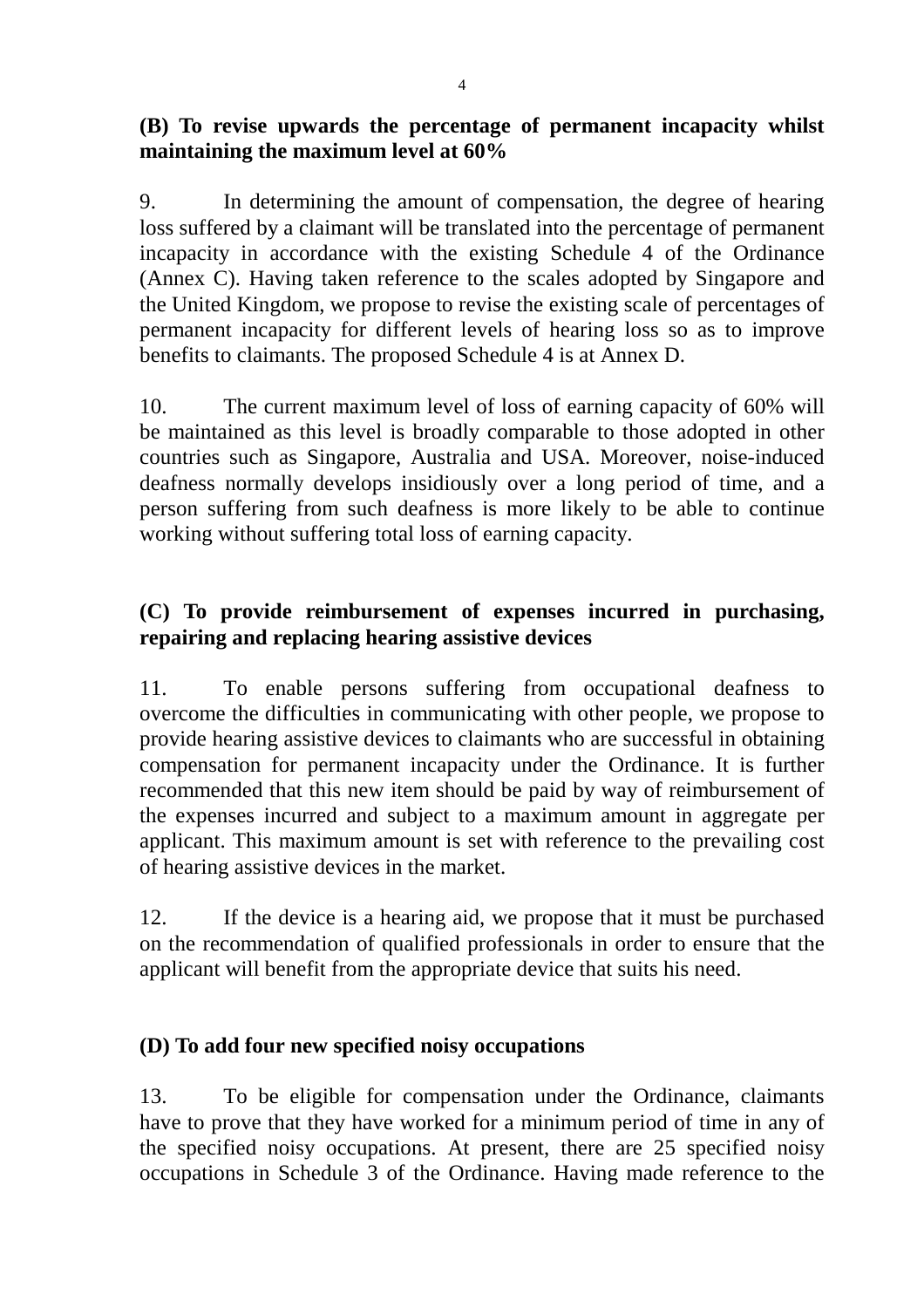results of noise surveys conducted by the Labour Department in respect of 43 work processes/posts and a noise survey report of Singapore on disc jockeys, it is proposed that the list of specified noisy occupations should be expanded to include -

- (a) slaughterhouse employees working near the point of electrocution of pigs;
- (b) mahjong parlour workers employed wholly or mainly to play mahjong;
- (c) bartenders and waiters working near the dancing area in discotheques; and
- (d) disc jockeys working in discotheques.

# **(E) To empower the Board to conduct or finance rehabilitation programmes**

14. It is noted that while occupational deafness is incurable, rehabilitation services may help deafness sufferers to overcome the obstacles caused by the disability at work and in life. It is proposed that the Board should be empowered to conduct or finance rehabilitation programmes for occupational deafness sufferers.

# **(F) To disregard no-pay leave in determining a claimant's earnings**

15. In determining a claimant's earnings for the purpose of calculating the compensation payable, it is proposed that the Board should disregard nopay leave taken with the consent of the employer during the last 12 months' of employment in aggregate. This will better reflect the average earnings of claimants and also fall in line with the current practice with regard to maternity leave and sick leave.

# **THE BILL**

- 16. The main provisions of the Bill are
	- (a) **Clause 2** amends the long title of the Ordinance.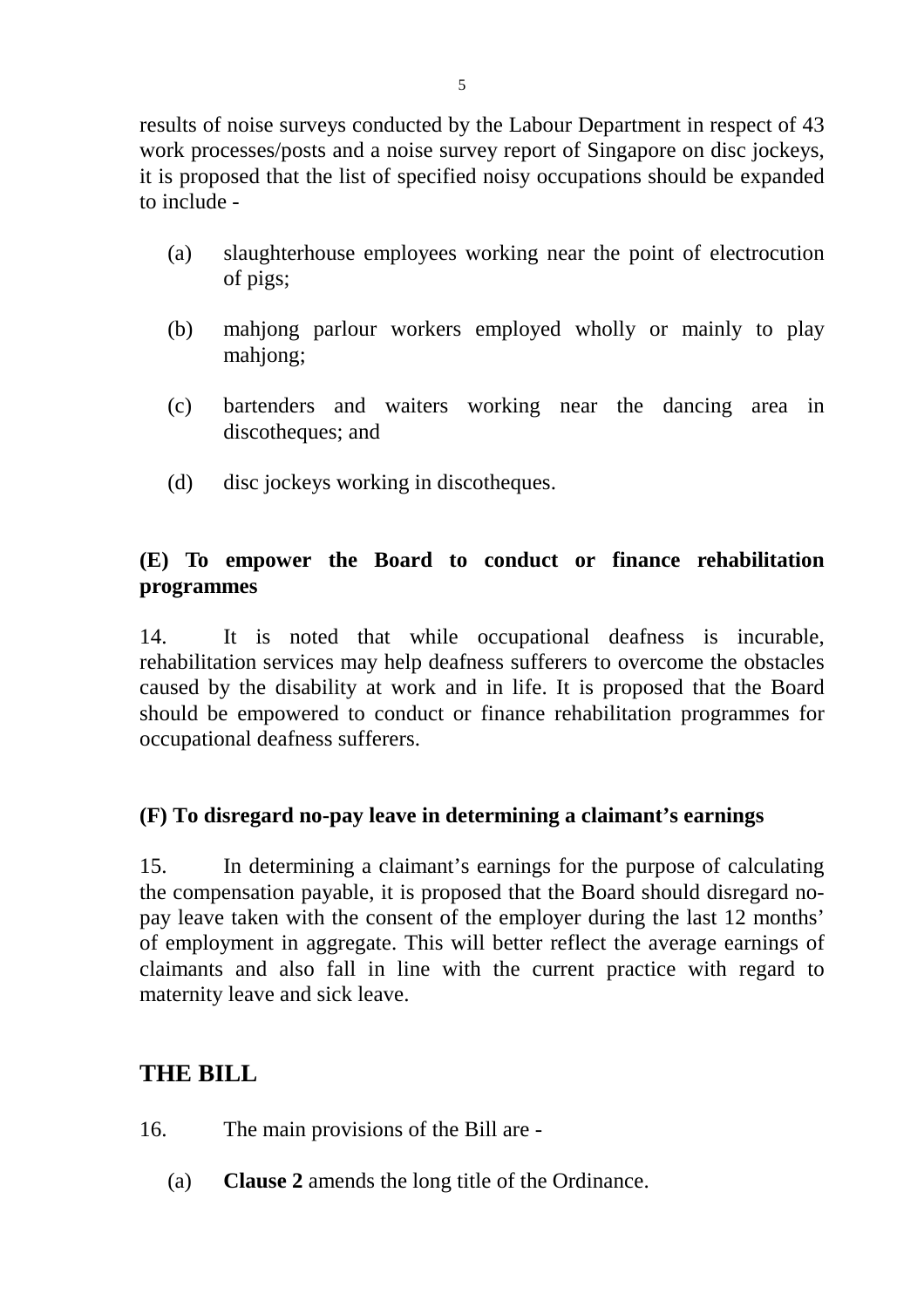- (b) **Clause 4** amends section 5 to add two new functions of the Board.
- (c) **Clause 6** amends section 13 to add two new functions of the Occupational Deafness Medical Committee.
- (d) **Clause 9** adds a new Part VIIA which provides for the following matters concerning the reimbursement of expenses in relation to hearing assistive devices -
	- (i) entitlement to reimbursement of expenses (new section 27B);
	- (ii) limits of the amount of reimbursement of expenses (new section 27C):
	- (iii) application procedure (new section 27D);
	- (iv) determination of application (new section 27E);
	- (v) review of determination of application (new section 27F); and
	- (vi) payment of reimbursement of expenses (new section 27G).
- (e) **Clause 10** amends section 28 to provide for an appeal channel for an applicant who is dissatisfied with the result of the review of his application for reimbursement of expenses.
- (f) **Clause 11** amends section 30 to create an offence of providing false information in an application for reimbursement of expenses.
- (g) **Clause 12** adds a new section to provide for the priority of payment of compensation and reimbursement of expenses where there are insufficient funds to make all payments within the prescribed time limits.
- (h) **Clause 16** amends Schedule 3 to add four noisy occupations.
- (i) **Clause 17** amends Schedule 4 which sets out the percentage of permanent incapacity by reference to hearing loss.
- (j) **Clause 18** amends Schedule 5 to revise the minimum and maximum levels of compensation.
- (k) **Clause 19** creates a new Schedule 6 which prescribes kinds of hearing assistive devices for the purposes of the new Part VIIA, and a new Schedule 7 which prescribes the limits of reimbursement of expenses.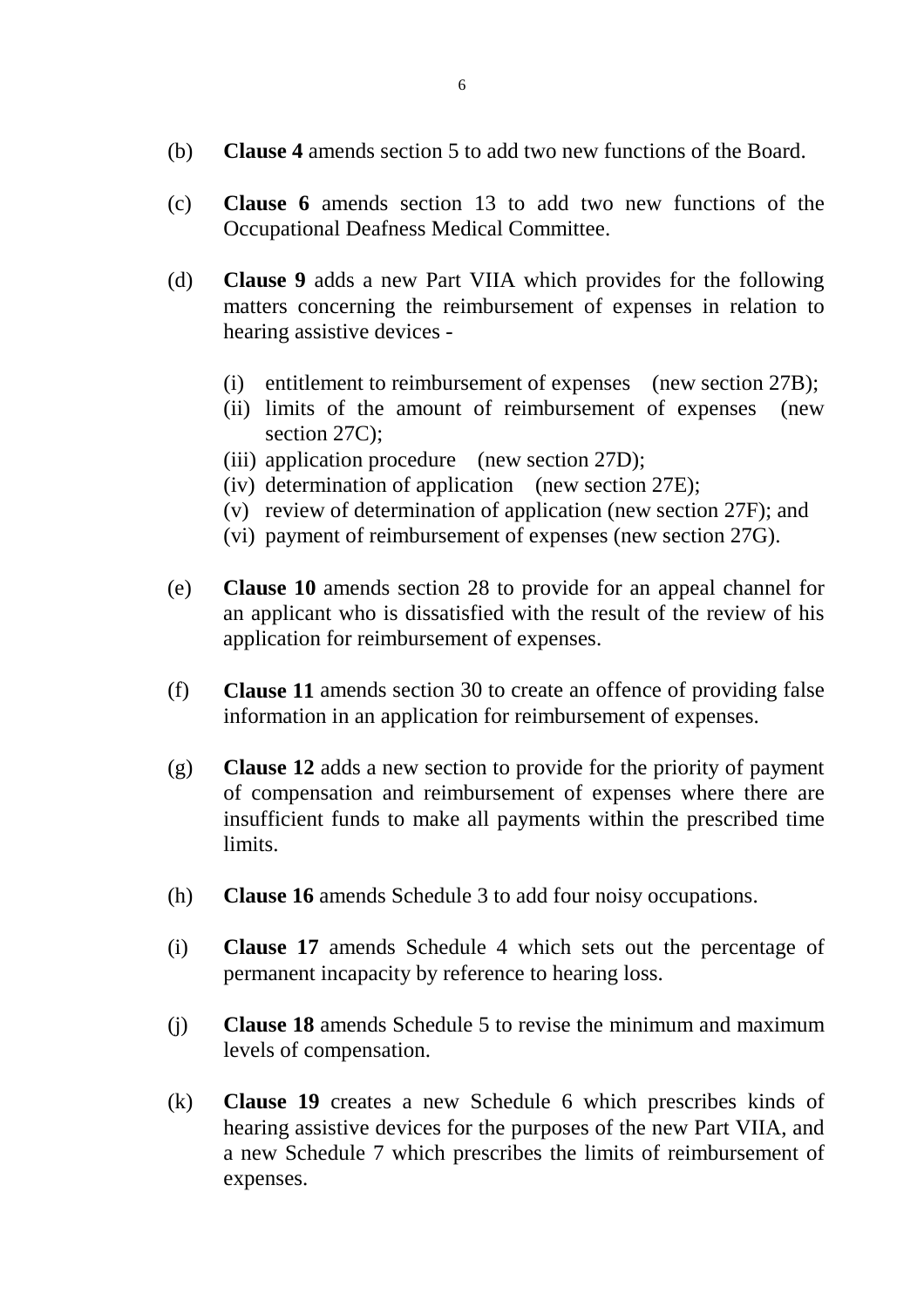### **PUBLIC CONSULTATION**

17. The Board and the Labour Advisory Board have been consulted and agreed with the proposed amendments. The Legislative Council Panel on Manpower has also been consulted on the proposal.

# **BASIC LAW IMPLICATIONS**

18. The Department of Justice advises that the proposed legislation does not conflict with those provisions of the Basic Law carrying no human rights implications.

# **HUMAN RIGHTS IMPLICATIONS**

19. The Department of Justice advises that the proposed legislation is consistent with the human rights provisions of the Basic Law.

# **BINDING EFFECT OF THE LEGISLATION**

20. The amendment will not affect the current binding effect of the Ordinance.

# **FINANCIAL AND STAFFING IMPLICATIONS**

21. Enactment of the Bill itself will have no financial or staffing implication for the Government.

# **ECONOMIC IMPLICATIONS**

22. As the increased payments stemming from the proposed improvements to the Scheme can be met from within the levy rate on the employees' compensation insurance premium paid by employers, there should not be additional compliance cost on the part of the business sector.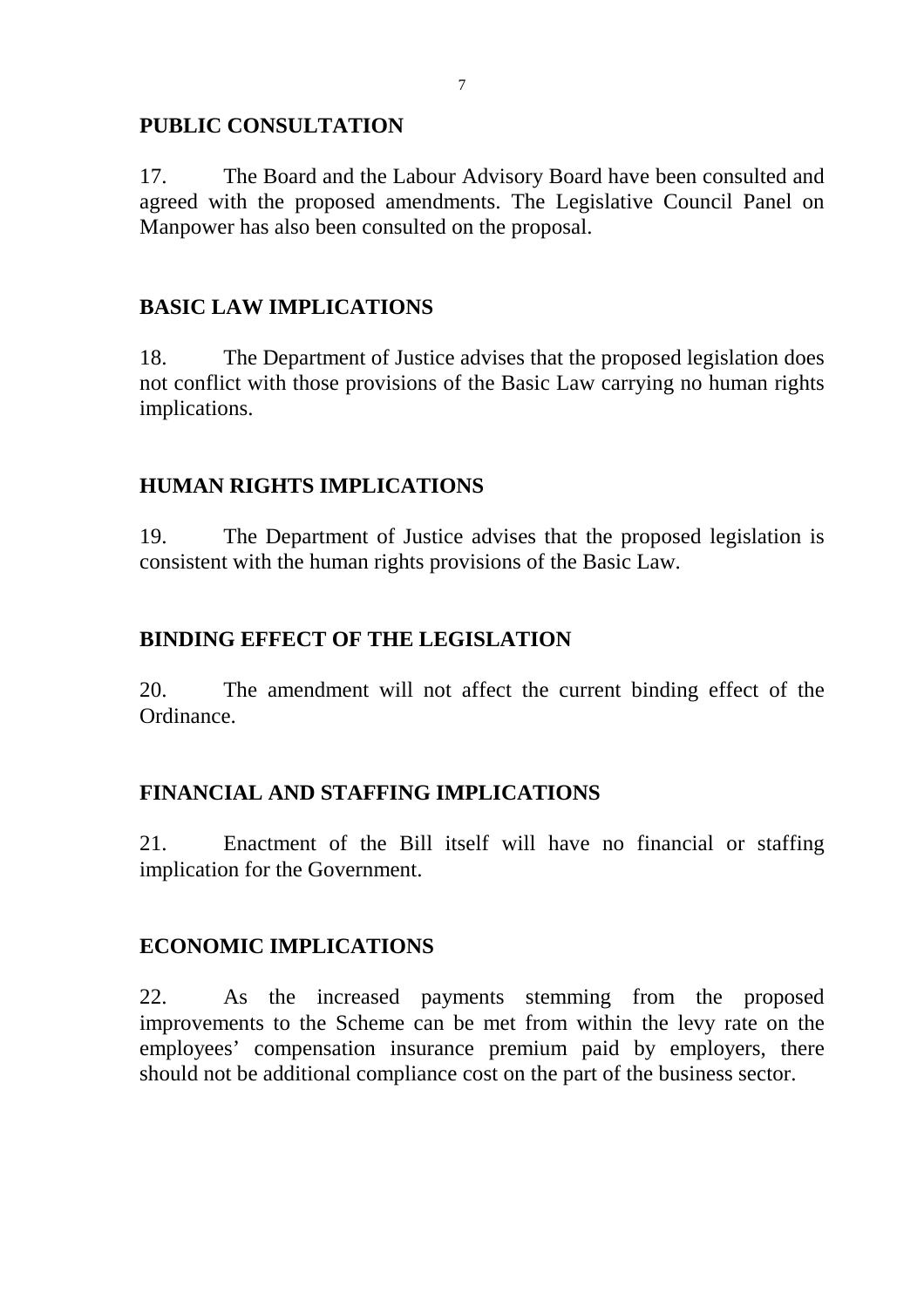# **LEGISLATIVE TIMETABLE**

| 23. | The legislative timetable for the Bill is as follows -     |                |  |  |  |  |  |  |  |
|-----|------------------------------------------------------------|----------------|--|--|--|--|--|--|--|
|     | Publication in the Gazette                                 | 28 March 2002  |  |  |  |  |  |  |  |
|     | First Reading and commencement<br>of Second Reading debate | 17 April 2002  |  |  |  |  |  |  |  |
|     | <b>Resumption of Second Reading</b>                        |                |  |  |  |  |  |  |  |
|     | debate, Committee stage and                                |                |  |  |  |  |  |  |  |
|     | Third Reading                                              | to be notified |  |  |  |  |  |  |  |

# **PUBLICITY**

24. A press release will be issued on 28 March 2002. A spokesman of the Labour Department will be available to handle press enquiries.

Education and Manpower Bureau March 2002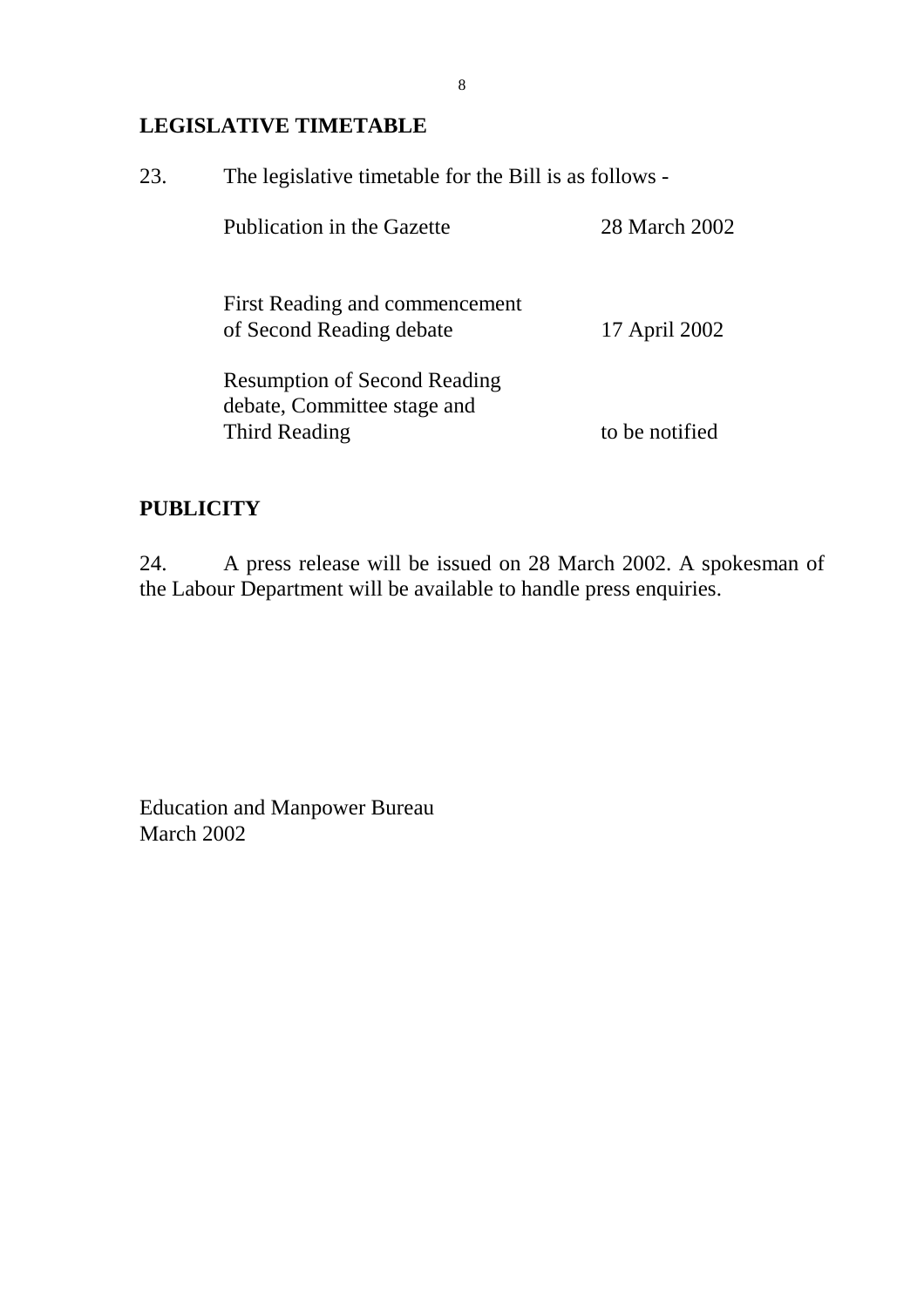### **OCCUPATIONAL DEAFNESS (COMPENSATION)(AMENDMENT) BILL 2002**

### **CONTENTS**

| Clause |                                       | Page           |
|--------|---------------------------------------|----------------|
| 1.     | Short title                           | 1              |
| 2.     | Long title amended                    | $\overline{2}$ |
| 3.     | Interpretation                        | $\overline{2}$ |
| 4.     | Functions and powers of the Board     | 2              |
| 5.     | Payments by the Board from the Fund   | $\overline{2}$ |
| 6.     | <b>Functions of Medical Committee</b> | 3              |
| 7.     | Determination of compensation         | 3              |
| 8.     | Payment of compensation               | 3              |
|        |                                       |                |

9. Part added

#### PART VIIA

### REIMBURSEMENT OF EXPENSES IN RELATION TO HEARING ASSISTIVE DEVICES

|     |         | ASSISTIVE DEVICES                     |   |
|-----|---------|---------------------------------------|---|
|     | 27B.    | Reimbursement of expenses in          |   |
|     |         | relation to hearing assistive devices | 4 |
|     | 27C.    | Limits of reimbursement of expenses   | 5 |
|     | 27D.    | Application for reimbursement of      |   |
|     |         | expenses                              | 5 |
|     | 27E.    | Determination of application          | 6 |
|     | 27F.    | Review of determination               | 7 |
|     | 27G.    | Payment of reimbursement of           |   |
|     |         | expenses                              | 8 |
|     | 27H.    | Death of applicant                    | 8 |
| 10. | Appeal  |                                       | 9 |
| 11. | Offence |                                       | 9 |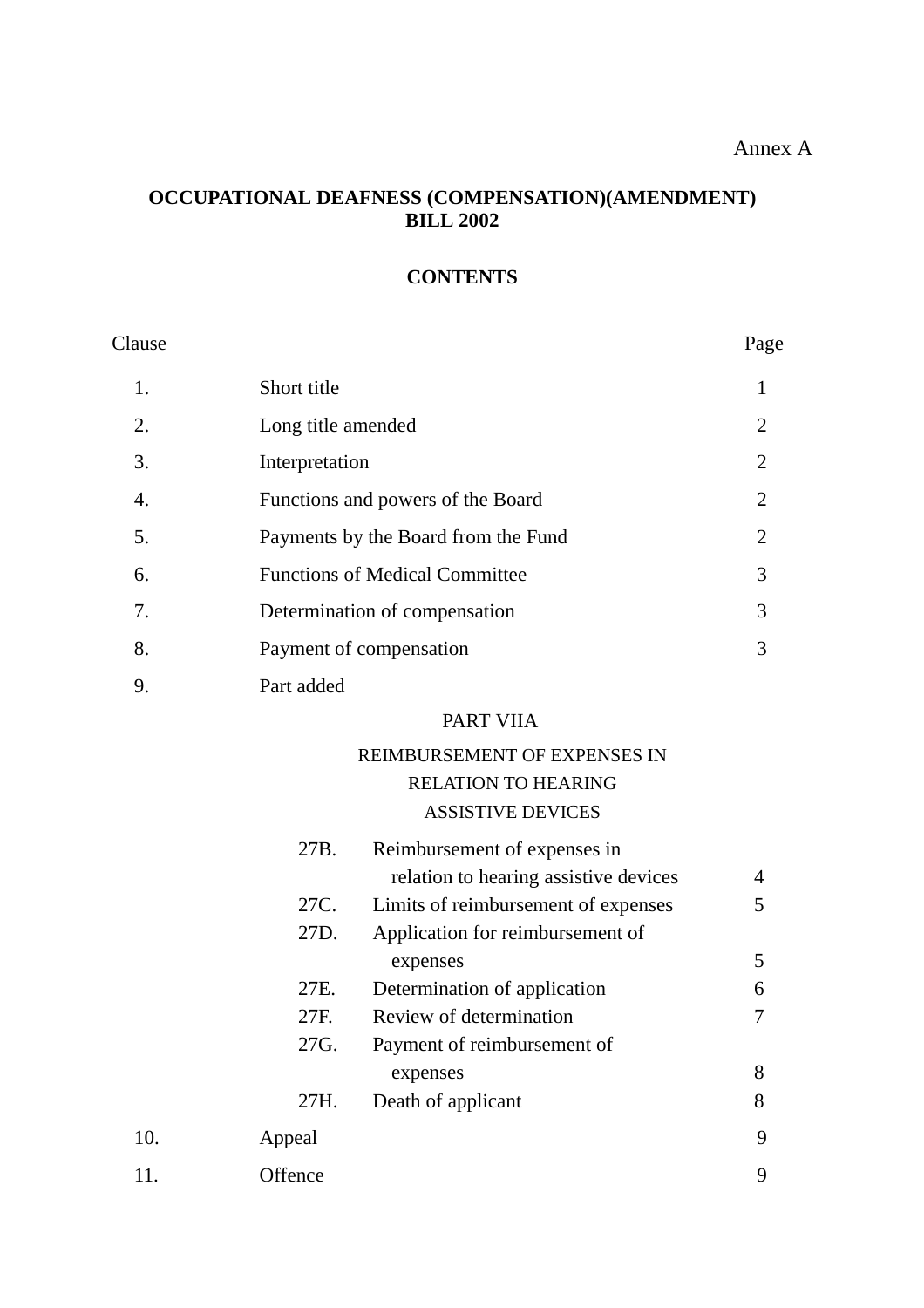| Section added                                       |    |  |  |  |
|-----------------------------------------------------|----|--|--|--|
| Priority of payment<br>30A.                         | 9  |  |  |  |
| Compensation or reimbursement of expenses not to be |    |  |  |  |
| assigned, charged or attached                       | 10 |  |  |  |
| Designations by the Board                           | 10 |  |  |  |
| <b>Amendment of Schedules</b>                       | 10 |  |  |  |
| Noisy occupations                                   |    |  |  |  |
| Schedule substituted                                |    |  |  |  |
| Schedule 4<br>Percentage of permanent               |    |  |  |  |
| incapacity by reference to                          |    |  |  |  |
| noise-induced deafness                              | 11 |  |  |  |
| Amount of compensation                              | 12 |  |  |  |
| Schedules 6 and 7 added                             |    |  |  |  |
| Schedule 6 Hearing assistive device                 | 13 |  |  |  |
| Schedule 7 Limits of reimbursement of               |    |  |  |  |
| expenses                                            | 14 |  |  |  |
| Transitional                                        | 14 |  |  |  |
|                                                     |    |  |  |  |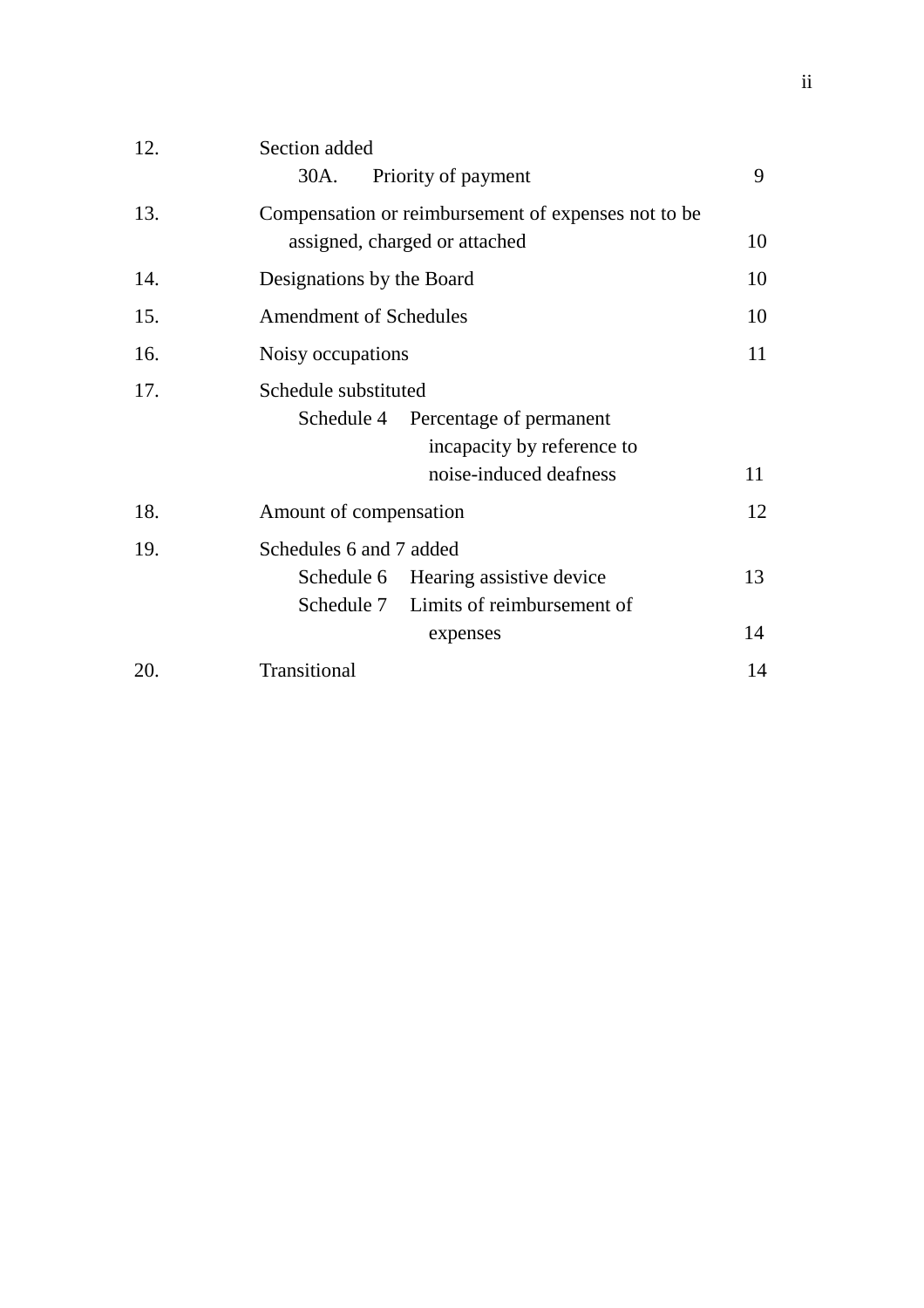#### A BILL

#### To

Amend the Occupational Deafness (Compensation) Ordinance to –

- (a) amend the long title;
- (b) provide for the reimbursement of expenses incurred in relation to hearing assistive devices;
- (c) add 4 new noisy occupations;
- (d) revise the scale of percentage of permanent incapacity prescribed by reference to noise-induced deafness;
- (e) revise the maximum and minimum levels of compensation;
- (f) disregard no-pay leave in the computation of a claimant's period of employment for the purpose of determining his earnings;
- (g) empower the Occupational Deafness Compensation Board to conduct or finance programmes for the rehabilitation of persons suffering from noise-induced deafness by reason of employment;
- (h) amend certain procedural requirements concerning the payment of compensation; and
- (i) provide for related matters.

Enacted by the Legislative Council.

#### **1. Short title**

This Ordinance may be cited as the Occupational Deafness (Compensation)(Amendment) Ordinance 2002.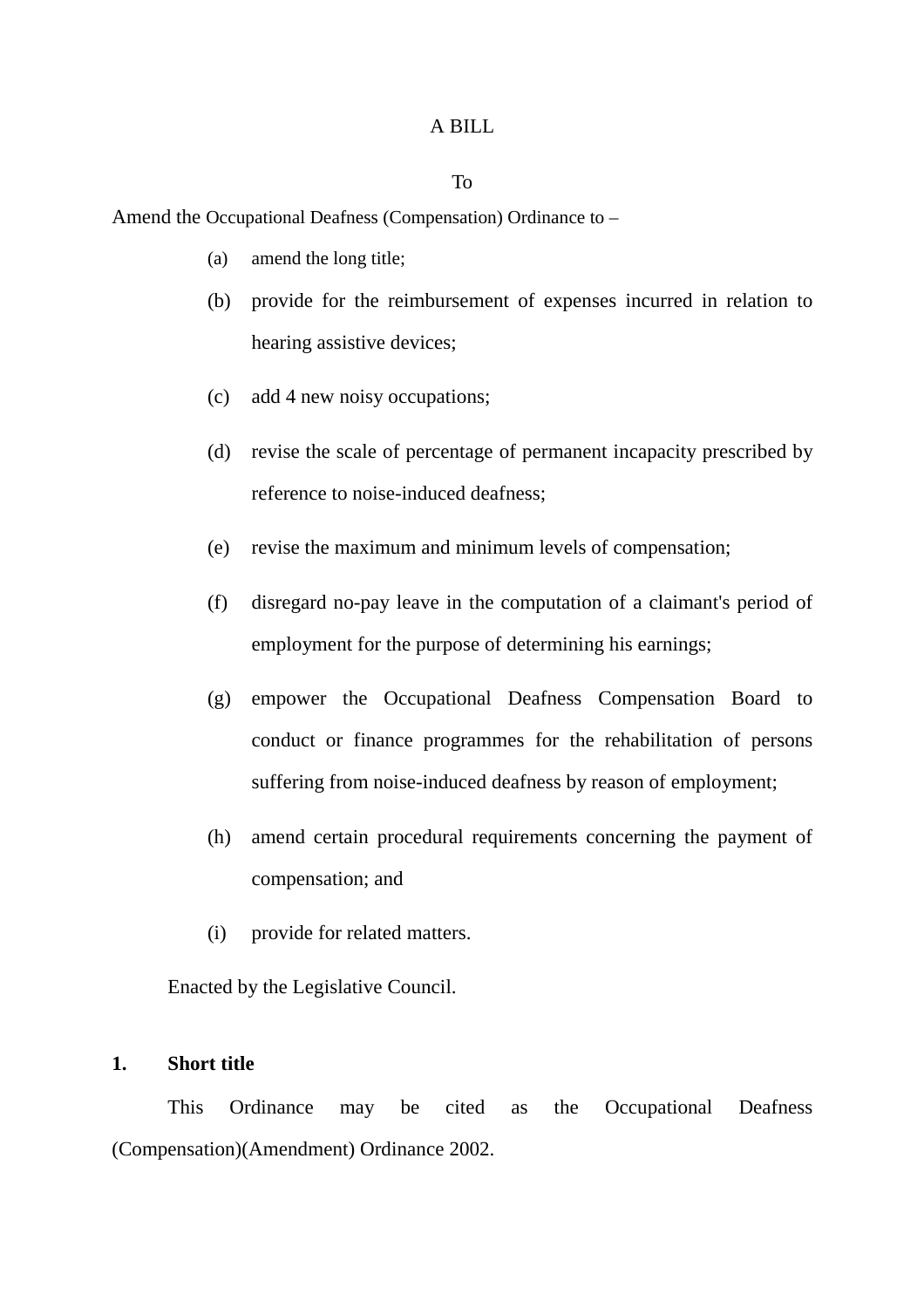#### **2. Long title amended**

The long title to the Occupational Deafness (Compensation) Ordinance (Cap. 469) is amended by adding "and other benefits" after "compensation".

#### **3. Interpretation**

Section 2 is amended by adding –

""applicant" ( $\# \ddot{\mathbb{B}} \downarrow$ ) means a person who makes an application for reimbursement of expenses under section 27D;

"hearing assistive device" (聽力輔助器具) means a device prescribed in

Schedule 6 and any component or accessory of such device;

"reimbursement of expenses" (付還開支) means the reimbursement of any expenses under Part VIIA;".

#### **4. Functions and powers of the Board**

Section  $5(1)$  is amended –

- (a) in paragraph (c), by adding "or reimbursement of expenses" after "compensation";
- (b) in paragraph (da), by repealing "and" at the end;
- $(c)$  by adding  $-$ 
	- "(db) to conduct or finance programmes for the rehabilitation of persons suffering from noiseinduced deafness by reason of employment; and".

#### **5. Payments by the Board from the Fund**

Section 8 is amended by adding –

"(aa) reimbursement of expenses;".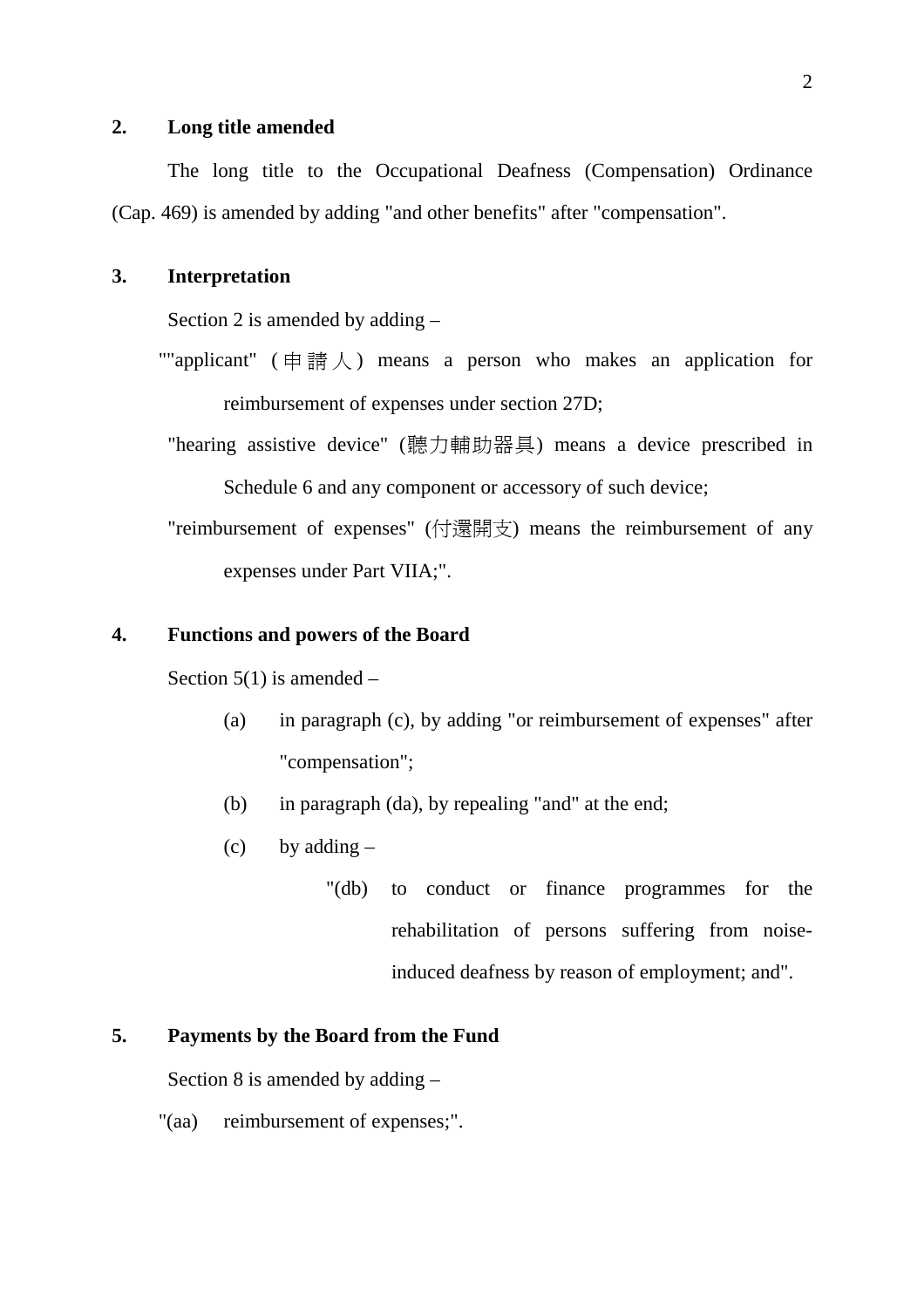#### **6. Functions of Medical Committee**

Section 13 is amended –

- (a) in paragraph (d), by repealing "; and" and substituting "or  $27E(3)(b)(i);";$
- (b) by adding  $-$ 
	- "(da) to recommend to the Board categories of persons that may be designated under section  $36(1)(e)$ ; and".

#### **7. Determination of compensation**

Section 21 is amended by adding "as in force on the date of the determination of such amount, irrespective of the date of the application under section 15 to which the determination relates" after "5".

#### **8. Payment of compensation**

Section 25 is amended –

- (a) in subsections (1) and (2), by repealing "subsection (7)" and substituting "section 30A";
- (b) by repealing subsection (3) and substituting  $-$

"(3) Compensation that remains unpaid at the expiry of the period prescribed in subsection (1) or (2) shall carry simple interest as from the date of such expiry until such time as it is paid, calculated at the rate determined from time to time by the Chief Justice for the purposes of section 49(1)(b) of the High Court Ordinance (Cap. 4).":

(c) by repealing subsections (4) to (8).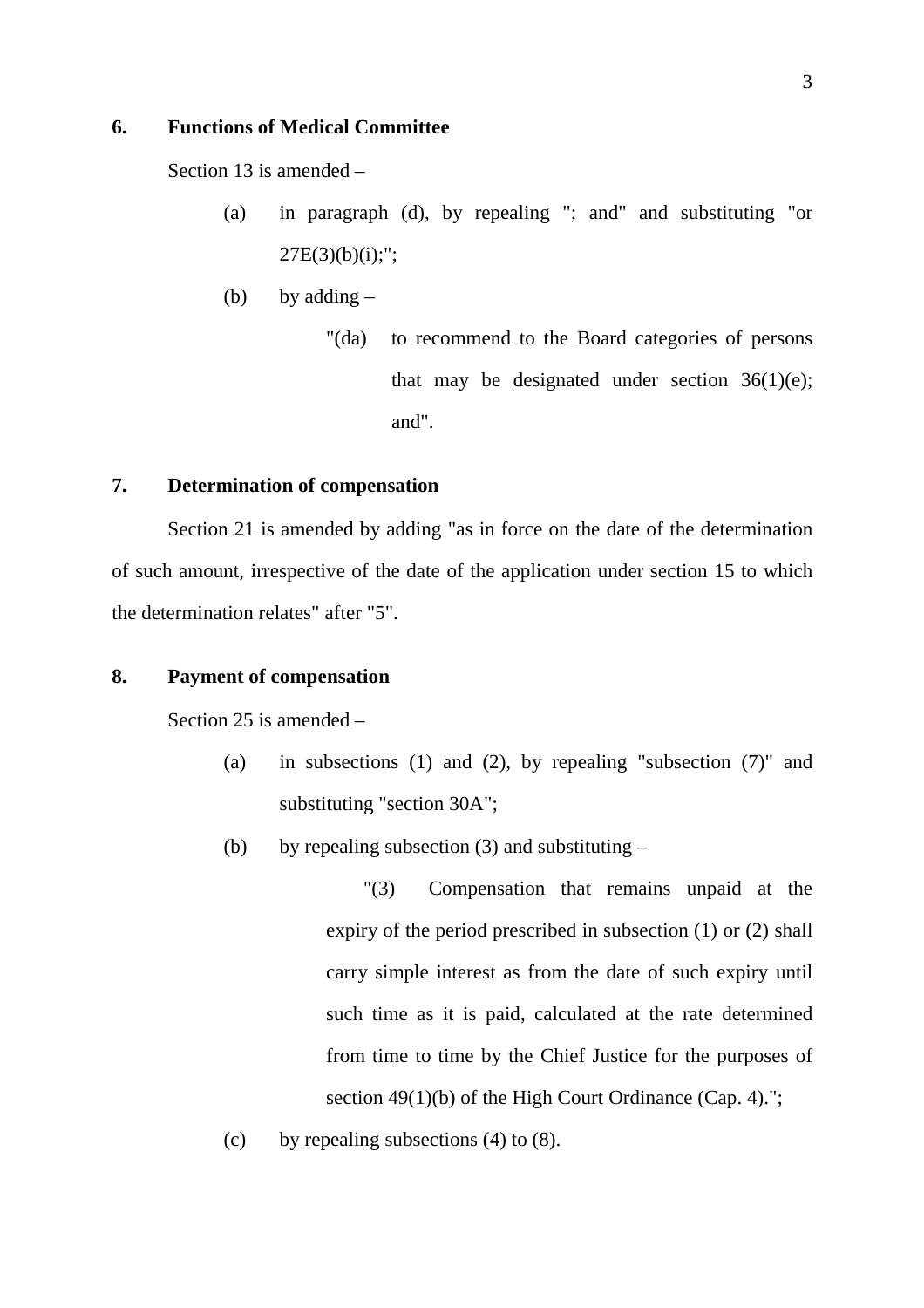#### **9. Part added**

The following is added –

#### "PART VIIA

### REIMBURSEMENT OF EXPENSES IN RELATION TO HEARING ASSISTIVE DEVICES

### **27B. Reimbursement of expenses in relation to hearing assistive devices**

- (1) A person who  $-$ 
	- (a) is entitled to compensation pursuant to a determination made under section 21;
	- (b) is entitled to compensation pursuant to a court order made under section 28; or
	- (c) has been paid by the Government a pension or gratuity under any Ordinance in consequence of incapacity resulting from noise-induced deafness which arose in the course of his employment,

may on application to the Board be reimbursed by the Board for any expenses he has reasonably incurred in the acquisition, fitting, repair or maintenance of a hearing assistive device used by him in connection with his noise-induced deafness.

(2) The following expenses are not reimbursable under subsection  $(1)$  –

- (a) expenses incurred before the date on which
	- (i) a certificate was issued to the person under section  $24(1);$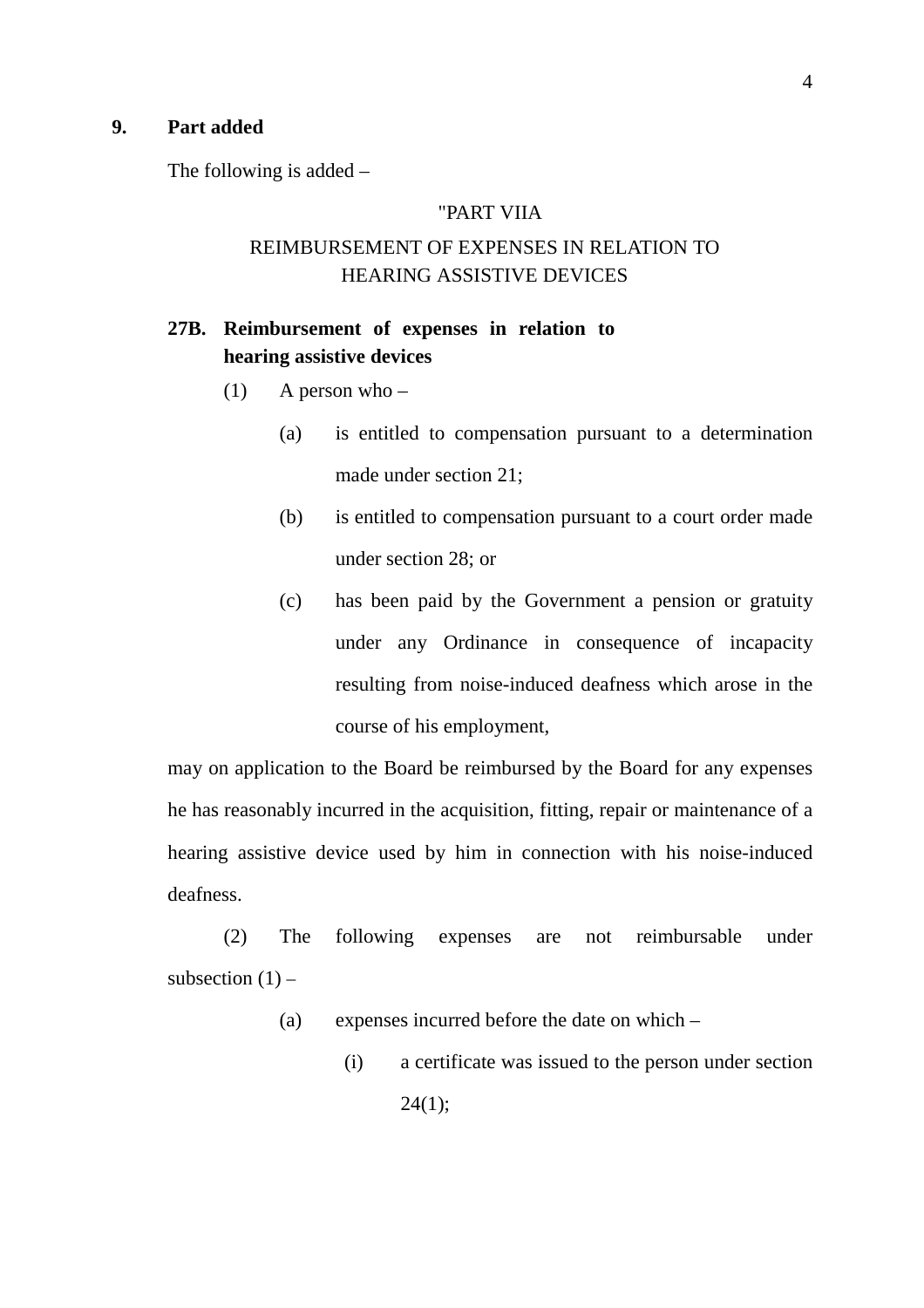- (ii) the court order referred to in subsection  $(1)(b)$  was made; or
- (iii) any pension or gratuity referred to in subsection (1)(c) was first paid to him; and
- (b) expenses met by any grant, sponsorship or donation given to him by any person for the purpose of the acquisition, fitting, repair or maintenance of a hearing assistive device.

(3) Expenses incurred in relation to a hearing assistive device that is a hearing aid shall not be reimbursed under subsection (1) unless advice in writing indicating that the applicant reasonably requires the use of the hearing aid has been given by a person belonging to a category of persons designated under section 36(1)(e).

#### **27C. Limits of reimbursement of expenses**

(1) The amount of expenses that may be reimbursed to an applicant for the first time in respect of an application under section 27D in relation to the acquisition and fitting of a hearing assistive device shall not exceed the amount prescribed for the purposes of this subsection in Schedule 7, as in force on the date of the determination by the Board under section  $27E(1)(b)$  in respect of such application.

(2) The amount of expenses that may be reimbursed to an applicant shall not in aggregate exceed the amount prescribed for the purposes of this subsection in Schedule 7, as in force on the date of the first determination by the Board under section 27E(1)(b) in respect of the applicant.

#### **27D. Application for reimbursement of expenses**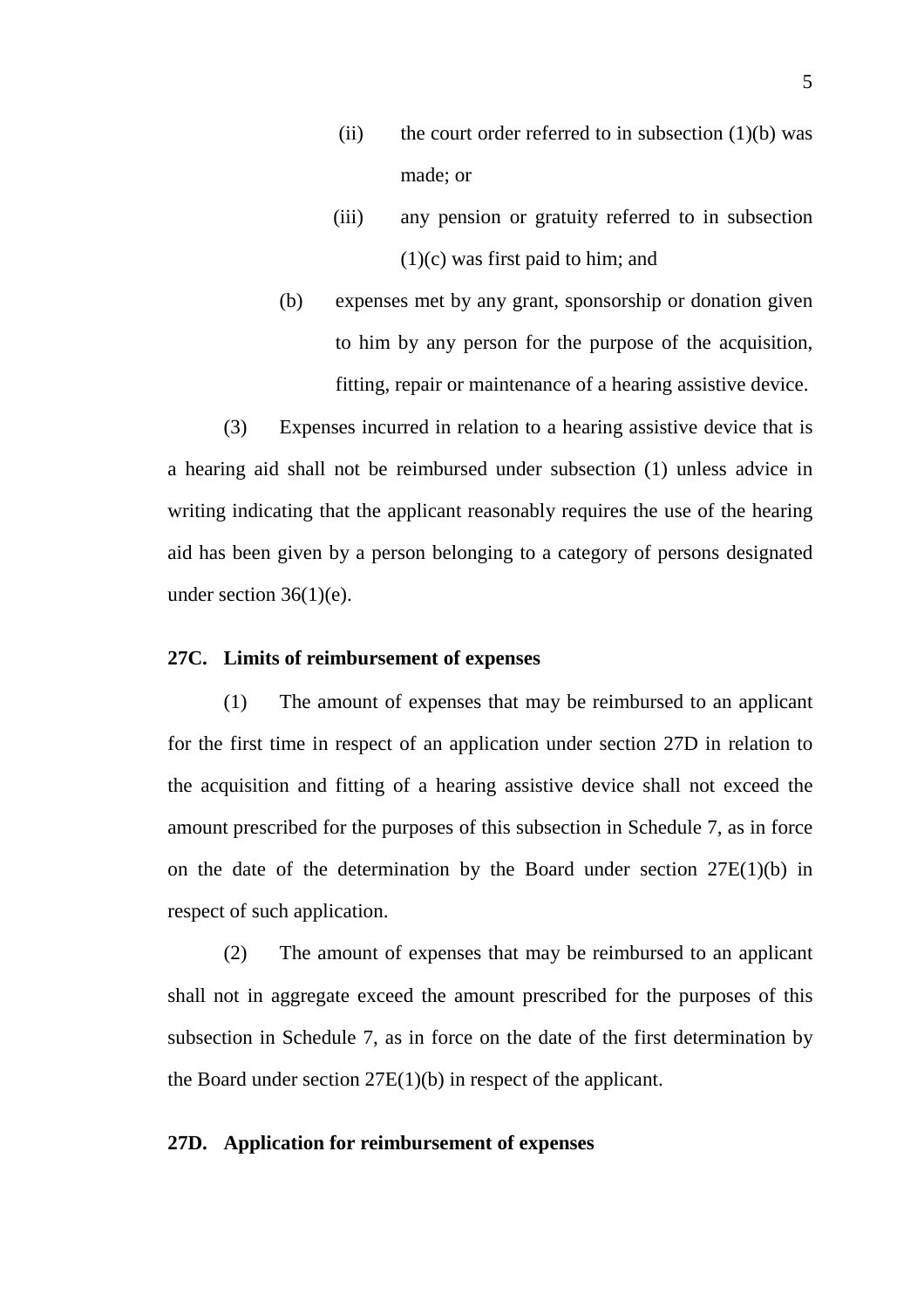(1) An application for reimbursement of expenses shall be in a specified form and shall be made within a period of 12 months beginning on the date on which the expenses were incurred.

(2) An application made under subsection (1) shall be accompanied  $by -$ 

- (a) the original receipt issued in respect of the expenses to which the application relates; and
- (b) if the expenses relate to a hearing aid, the advice referred to in section 27B(3), unless the advice has already been sent to the Board.

#### **27E. Determination of application**

(1) The Board shall consider any application made under section 27D, and shall determine in accordance with sections 27B, 27C and 27D –

- (a) whether or not the applicant is entitled to reimbursement of any expenses; and
- (b) if he is entitled to reimbursement of any expenses, the amount of that reimbursement.

(2) The Board shall by notice in writing inform an applicant of its determination under subsection (1).

(3) For the purposes of making a determination under subsection (1), the Board may –

- (a) require an applicant to undergo such test or examination as it considers necessary, at the cost of the Board;
- (b) refer any information relevant to an application to  $-$ 
	- (i) the Medical Committee;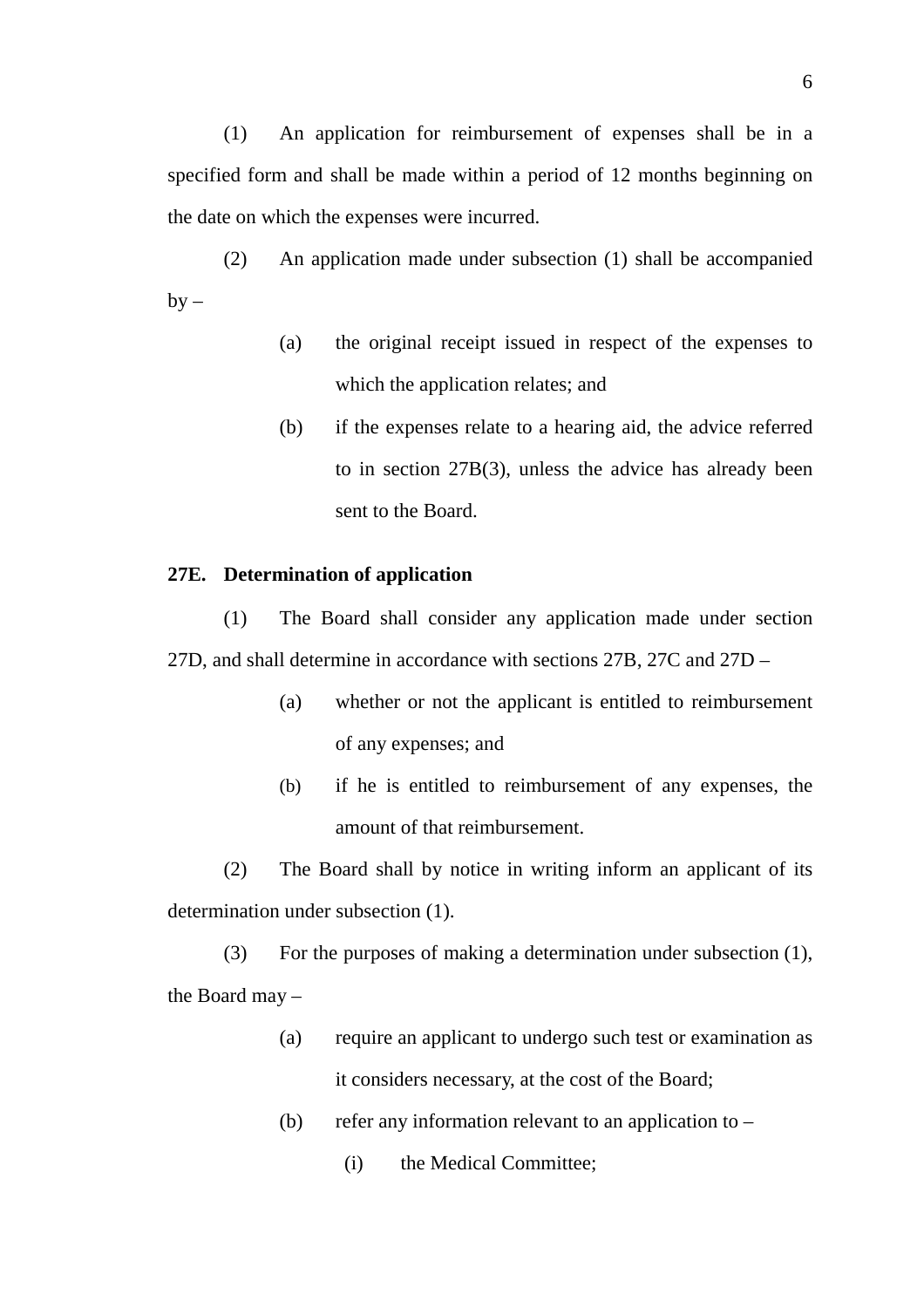- (ii) a designated medical practitioner; or
- (iii) a person belonging to a category of persons designated under section 36(1)(e),

for advice as to whether the use by the applicant of the relevant hearing assistive device or the repair or maintenance of such device is or was reasonably required.

(4) Where an applicant fails without reasonable excuse to undergo a test or examination required under subsection (3)(a), the Board may determine that he is not entitled to any reimbursement of expenses.

#### **27F. Review of determination**

(1) An applicant in respect of whom a determination has been made under section 27E(1) may request the Board to review the determination.

- (2) A request under subsection (1) shall
	- (a) be in writing;
	- (b) be sent to the Board within a period of 14 days beginning on the date of the notice issued to him under section 27E(2); and
	- (c) state the reasons for requesting the review.

(3) The Board may, if it thinks fit, extend the time limit mentioned in subsection  $(2)(b)$ .

(4) Upon receipt of a request under subsection (1), the Board shall review its determination and may, after the review, confirm, vary or reverse the determination.

(5) The Board shall by notice in writing inform the applicant of the result of its review.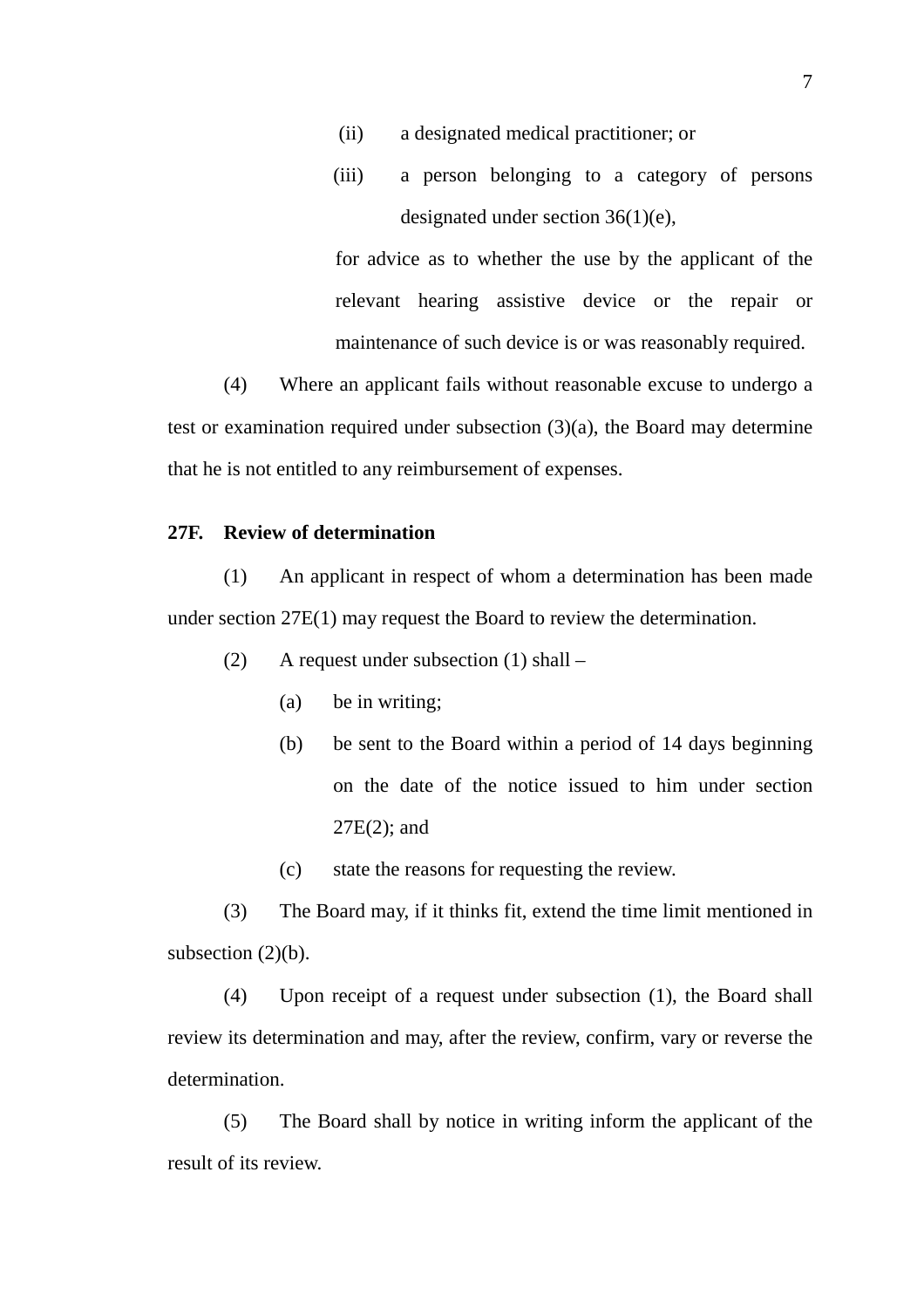(6) No request for review shall be made under subsection (1) in respect of any amount of reimbursement of expenses the payment of which has been made by the Board and received by the applicant.

#### **27G. Payment of reimbursement of expenses**

(1) Subject to section 30A, where an applicant is entitled to any amount pursuant to a determination made under section 27E(1)(b), the Board shall pay the amount to the applicant within a period of 21 days beginning on the date of the notice issued to him under section 27E(2).

(2) Where a request has been made for the review of a determination of the Board under section 27F(1), subsection(1) shall not apply in respect of any amount payable under the determination.

(3) Subject to section 30A, any amount payable to an applicant at the conclusion of a review shall be paid within a period of 21 days beginning on the date of the notice issued under section 27F(5).

(4) Any amount of reimbursement of expenses that remains unpaid at the expiry of the period prescribed in subsection (1) or (3) shall carry simple interest as from the date of such expiry until such time as it is paid, calculated at the rate determined from time to time by the Chief Justice for the purposes of section 49(1)(b) of the High Court Ordinance (Cap. 4).

#### **27H. Death of applicant**

Where an applicant to whom any amount is payable pursuant to a notice issued under section 27E(2) or 27F(5) dies before the amount is paid to him, that amount shall be payable to his estate.".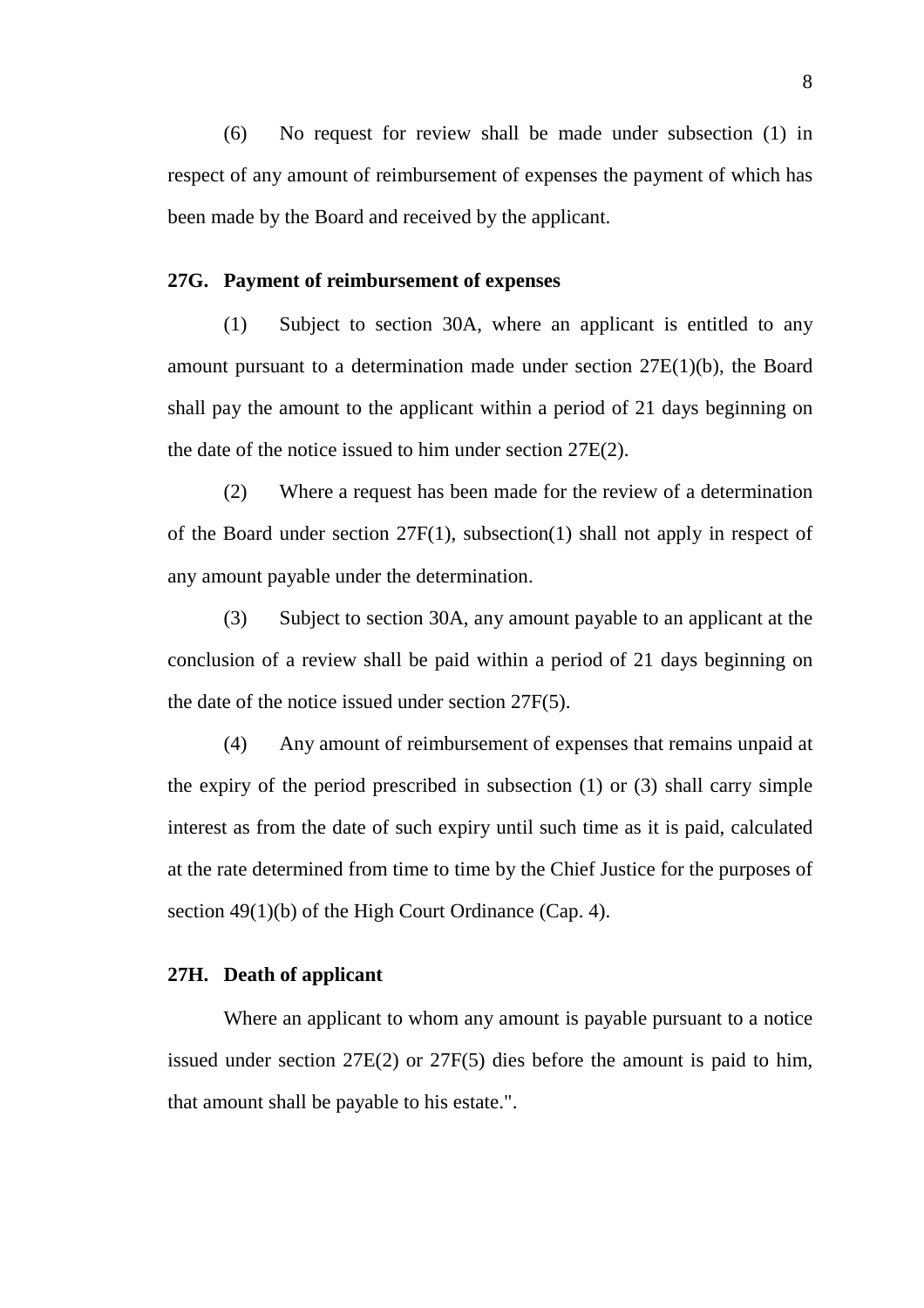#### **10. Appeal**

Section 28 is amended –

(a) by adding  $-$ 

"(1A) An applicant who is dissatisfied with the result of a review conducted under section 27F(4) may appeal to the District Court.";

(b) in subsection (2), by repealing everything after "months from" and substituting "the date of the written result of review issued under section 23(2), or of the certificate issued under section 24(3) or of the notice issued under section 27F(5) (as the case may be).".

#### **11. Offence**

Section 30(1) is amended by adding "or reimbursement of expenses" after "compensation".

### **12. Section added**

The following is added –

#### "**30A. Priority of payment**

(1) If in the opinion of the Board, the available funds of the Fund are insufficient to pay all amounts of compensation and reimbursement of expenses within the periods prescribed for their payment, the Board shall apply the available funds in payment of the compensation and reimbursement of expenses in order of priority of the dates of the certificates or notices issued under section 24(1), 24(3), 27E(2) or 27F(5) (as the case may be).

(2) Where the dates of any 2 or more certificates or notices referred to in subsection (1) are the same, the order of priority of payment for the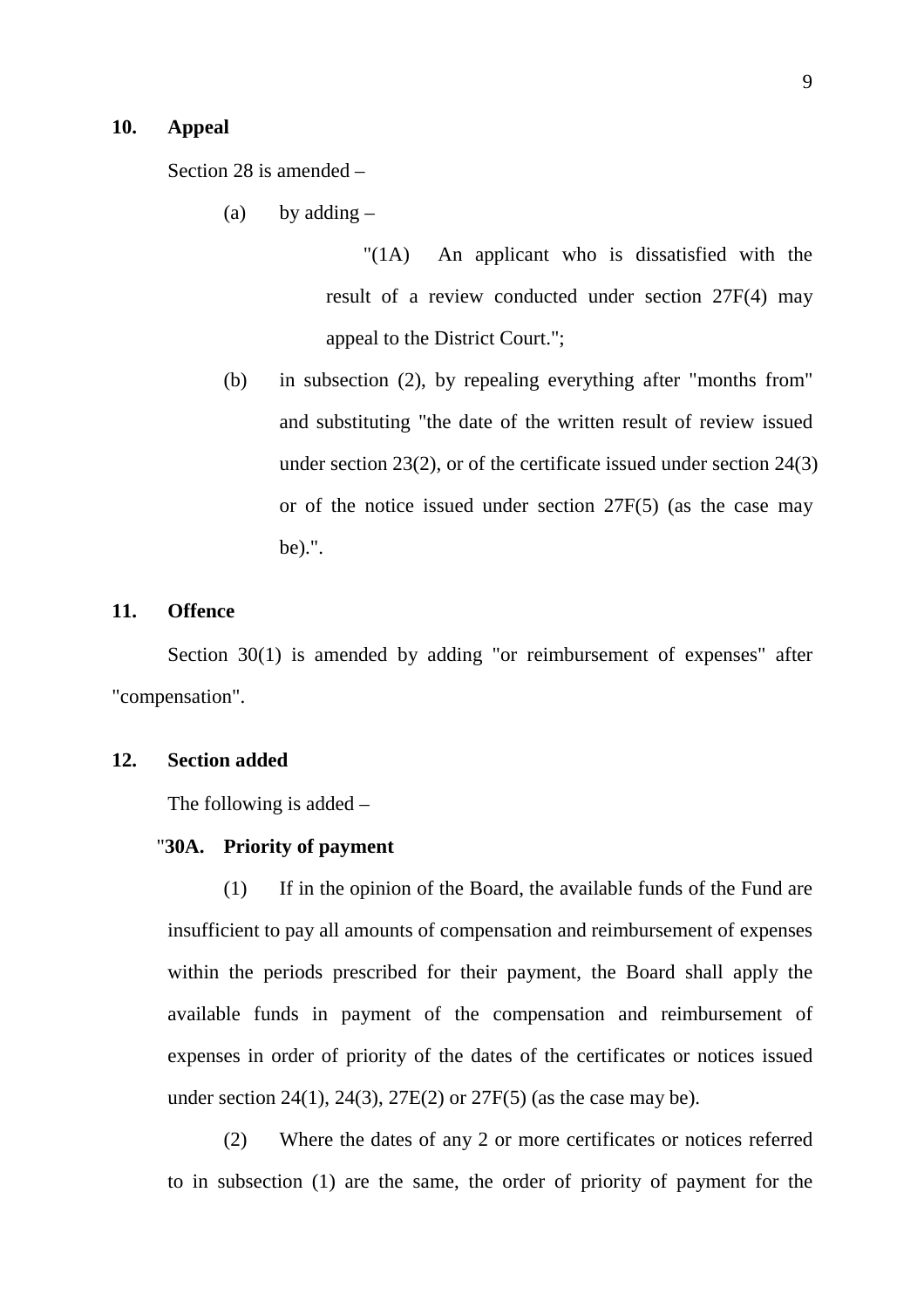purposes of that subsection is to be determined by reference to the dates of birth of the relevant claimants or applicants, with the amount payable in relation to the claimant or applicant who was born earlier being paid first.

(3) Where the Board has come to the opinion described in subsection (1), it shall attach to any certificate or notice referred to in that subsection a statement indicating that the compensation or reimbursement of expenses to which the certificate or notice relates is payable in the manner described in subsections (1) and (2).".

# **13. Compensation or reimbursement of expenses not to be assigned, charged or attached**

Section 32 is amended by adding "or reimbursement of expenses" after "compensation" where it twice appears.

#### **14. Designations by the Board**

Section 36(1) is amended –

- (a) in paragraph (d), by repealing the full stop and substituting a semicolon;
- (b) by adding  $-$ 
	- "(e) the categories of persons who may give an advice under section  $27B(3)$  or  $27E(3)(b)(iii)$ .".

#### **15. Amendment of Schedules**

Section 39 is amended –

- (a) in subsection (2), by repealing "and 5" and substituting ", 5 and 7";
- (b) by adding  $-$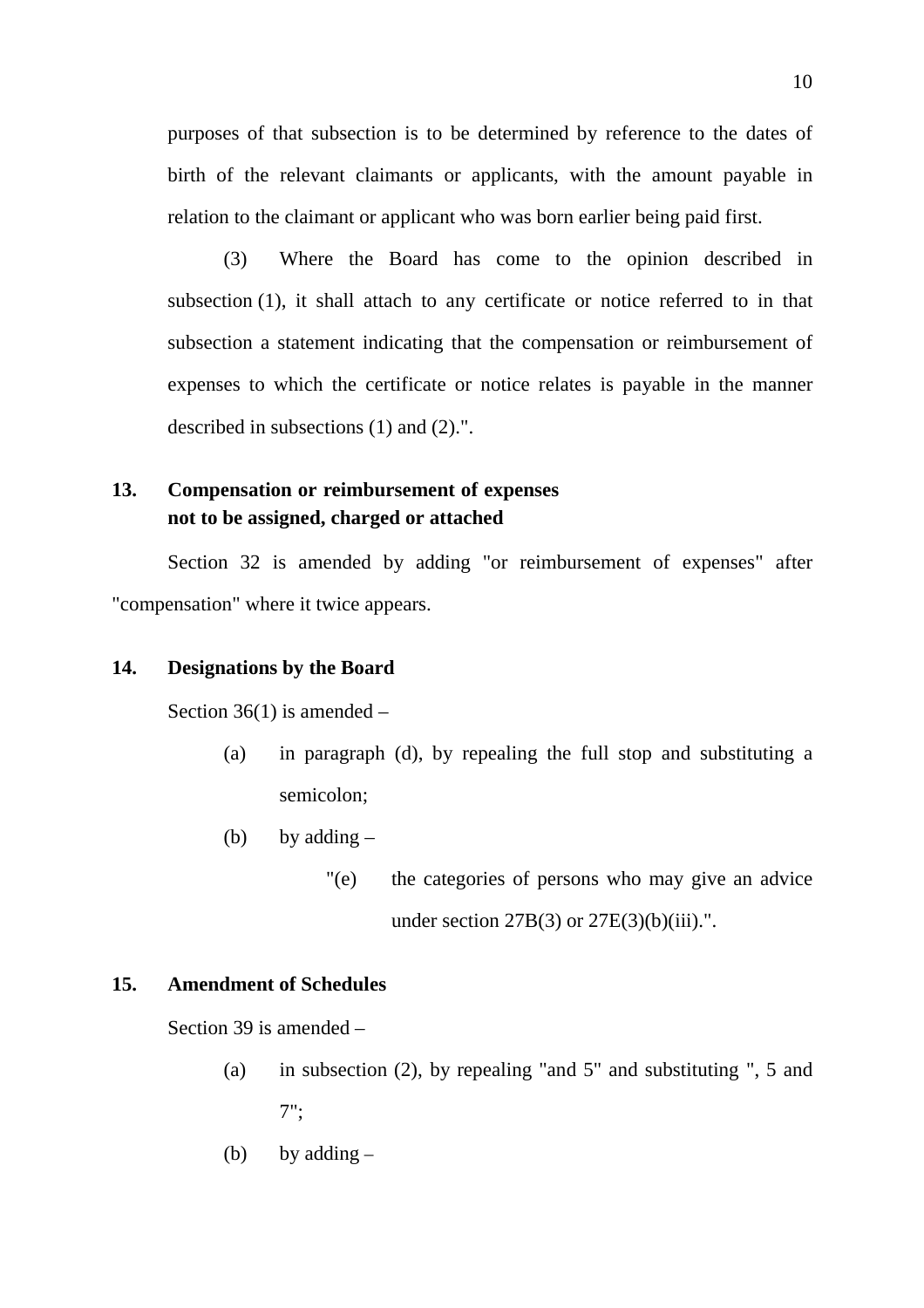"(3) The Secretary may, by notice in the Gazette, amend Schedule 6.".

#### **16. Noisy occupations**

Schedule 3 is amended –

- (a) in paragraph  $(x)$ , by repealing "or" at the end;
- (b) in paragraph (y), by repealing the full stop and substituting a semicolon;
- (c) by adding  $-$ 
	- "(z) work wholly or mainly in the immediate vicinity of a place where the electrocution of pigs takes place;
	- (za) playing mahjong (as the major duty) inside a mahjong parlour licensed under section 22(1)(b) of the Gambling Ordinance (Cap. 148);
	- (zb) work wholly or mainly in the immediate vicinity of the dancing area of a place commonly known as a "discotheque"; or
	- (zc) work in controlling or operating instruments or systems for playing back and broadcasting pre-recorded music in a place commonly known as a "discotheque".".

#### **17. Schedule substituted**

Schedule 4 is repealed and the following substituted –

"SCHEDULE 4  $[ss. 20, 39 \& 48]$ 

# PERCENTAGE OF PERMANENT INCAPACITY BY REFERENCE TO NOISE-INDUCED DEAFNESS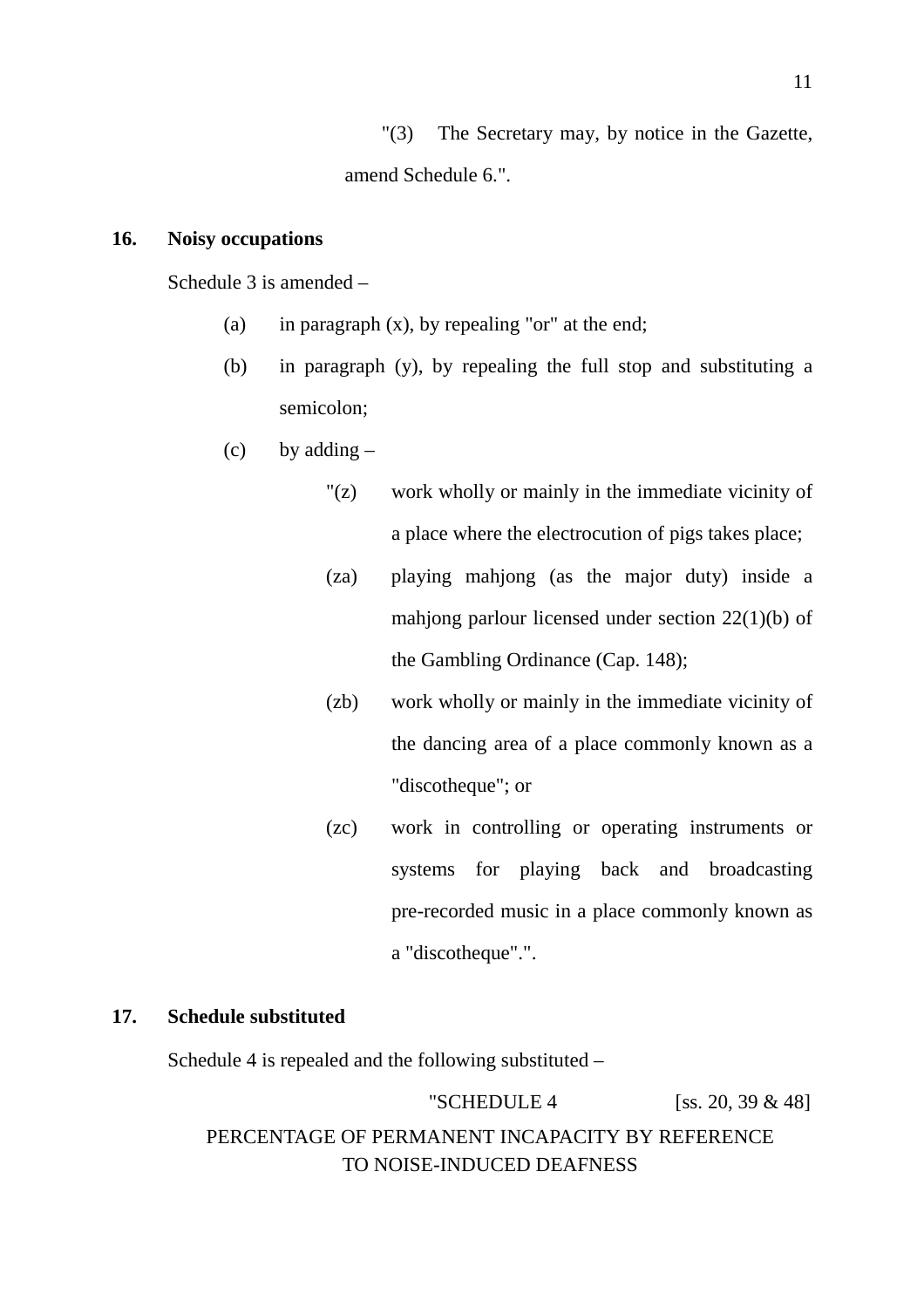| Average<br>hearing<br>$loss$ (dB) at                                                                                                                                                                               |                   |                                      | <b>FOR BETTER EAR</b>  |                                     |                                      |                                     |                                     |                        |                   |                                  |                   |                |  |
|--------------------------------------------------------------------------------------------------------------------------------------------------------------------------------------------------------------------|-------------------|--------------------------------------|------------------------|-------------------------------------|--------------------------------------|-------------------------------------|-------------------------------------|------------------------|-------------------|----------------------------------|-------------------|----------------|--|
| 1, 2, 3 kHz<br>frequencies as<br>determined<br>by the Board<br>Percentage<br>of permanent<br>incapacity<br>Average<br>hearing loss<br>$(dB)$ at 1, 2, 3<br>kHz frequencies as<br>determined by the<br><b>Board</b> |                   | $\overline{a}$<br>$40$ to below $45$ | $50$ dB<br>45 to below | $\overline{a}$<br>55<br>50 to below | 4B<br>$\overline{60}$<br>55 to below | d <sub>B</sub><br>65<br>50 to below | dB<br>$\overline{C}$<br>65 to below | €<br>75<br>70 to below | 75 to below 80 dB | $\overline{a}$<br>80 to below 85 | 85 to below 90 dB | 90 dB or above |  |
|                                                                                                                                                                                                                    |                   | $\%$                                 | $\%$                   | $\%$                                | $\%$                                 | $\%$                                | $\frac{0}{0}$                       | $\frac{0}{0}$          | $\%$              | $\%$                             | $\%$              | $\%$           |  |
|                                                                                                                                                                                                                    | 40 to below 45 dB | $\mathbf{1}$                         |                        |                                     |                                      |                                     |                                     |                        |                   |                                  |                   |                |  |
|                                                                                                                                                                                                                    | 45 to below 50 dB | $\overline{2}$                       | 5                      |                                     |                                      |                                     |                                     |                        |                   |                                  |                   |                |  |
|                                                                                                                                                                                                                    | 50 to below 55 dB | 3                                    | 6                      | 10                                  |                                      |                                     |                                     |                        |                   |                                  |                   |                |  |
|                                                                                                                                                                                                                    | 55 to below 60 dB | $\overline{4}$                       | $\overline{7}$         | 11                                  | 15                                   |                                     |                                     |                        |                   |                                  |                   |                |  |
|                                                                                                                                                                                                                    | 60 to below 65 dB | 5                                    | 8                      | 12                                  | 16                                   | 20                                  |                                     |                        |                   |                                  |                   |                |  |
| FOR WORSE EAR                                                                                                                                                                                                      | 65 to below 70 dB | 6                                    | 9                      | 13                                  | 17                                   | 21                                  | 25                                  |                        |                   |                                  |                   |                |  |
|                                                                                                                                                                                                                    | 70 to below 75 dB | $\overline{7}$                       | 10                     | 14                                  | 18                                   | 22                                  | 26                                  | 30                     |                   |                                  |                   |                |  |
|                                                                                                                                                                                                                    | 75 to below 80 dB | 8                                    | 11                     | 15                                  | 19                                   | 23                                  | 27                                  | 31                     | 35                |                                  |                   |                |  |
|                                                                                                                                                                                                                    | 80 to below 85 dB | 9                                    | 13                     | 17                                  | 21                                   | 25                                  | 29                                  | 33                     | 37                | 43                               |                   |                |  |
|                                                                                                                                                                                                                    | 85 to below 90 dB | 11                                   | 14                     | 18                                  | 22                                   | 26                                  | 30                                  | 34                     | 38                | 45                               | 51                |                |  |
|                                                                                                                                                                                                                    | 90 dB or above    | 13                                   | 16                     | 20                                  | 24                                   | 28                                  | 32                                  | 36                     | 40                | 46                               | 53                | 60             |  |

# **18. Amount of compensation**

Schedule 5 is amended –

- (a) in section  $1(a)(ii)$ , by repealing "248,000" and substituting "341,000";
- (b) in section 1(b), by repealing Table 2 and substituting  $-$

# "TABLE 2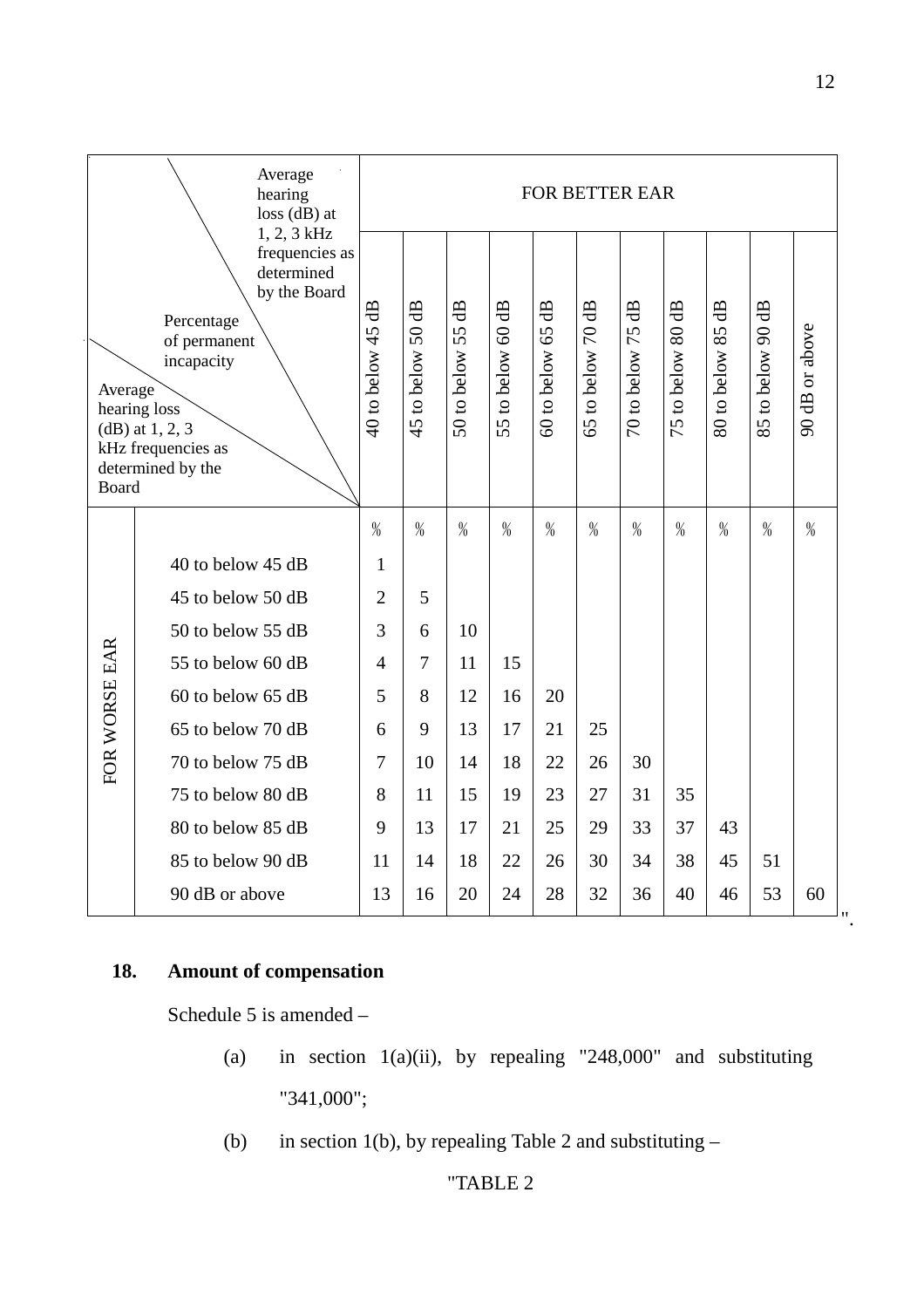| Age                | Sum             |
|--------------------|-----------------|
| under 40           | \$2,016,000     |
| $40$ to under $56$ | \$1,512,000     |
| 56 and above       | $$1,008,000$ "; |

- (c) in section  $3B -$ 
	- (i) in paragraph (b), by repealing "or" at the end;
	- (ii) in paragraph (c), by repealing the comma and substituting a semicolon;
	- (iii) by adding  $-$ 
		- "(d) the claimant's having obtained his employer's consent to the absence subject to a condition that no earnings are accrued for the claimant during such absence,".

#### **19. Schedules 6 and 7 added**

The following are added –

#### "SCHEDULE  $6$  [ss. 2  $\&$  39]

#### HEARING ASSISTIVE DEVICE

1. Hearing aid.

2. Telephone amplifier specially designed for use by persons with hearing difficulty.

3. Desktop telephone with flashing light or other visual device to indicate ringing.

4. Any device the use of which by a person suffering from noise-induced deafness is determined by the Board, upon the advice of the Medical Committee, to be reasonably necessary in connection with such deafness.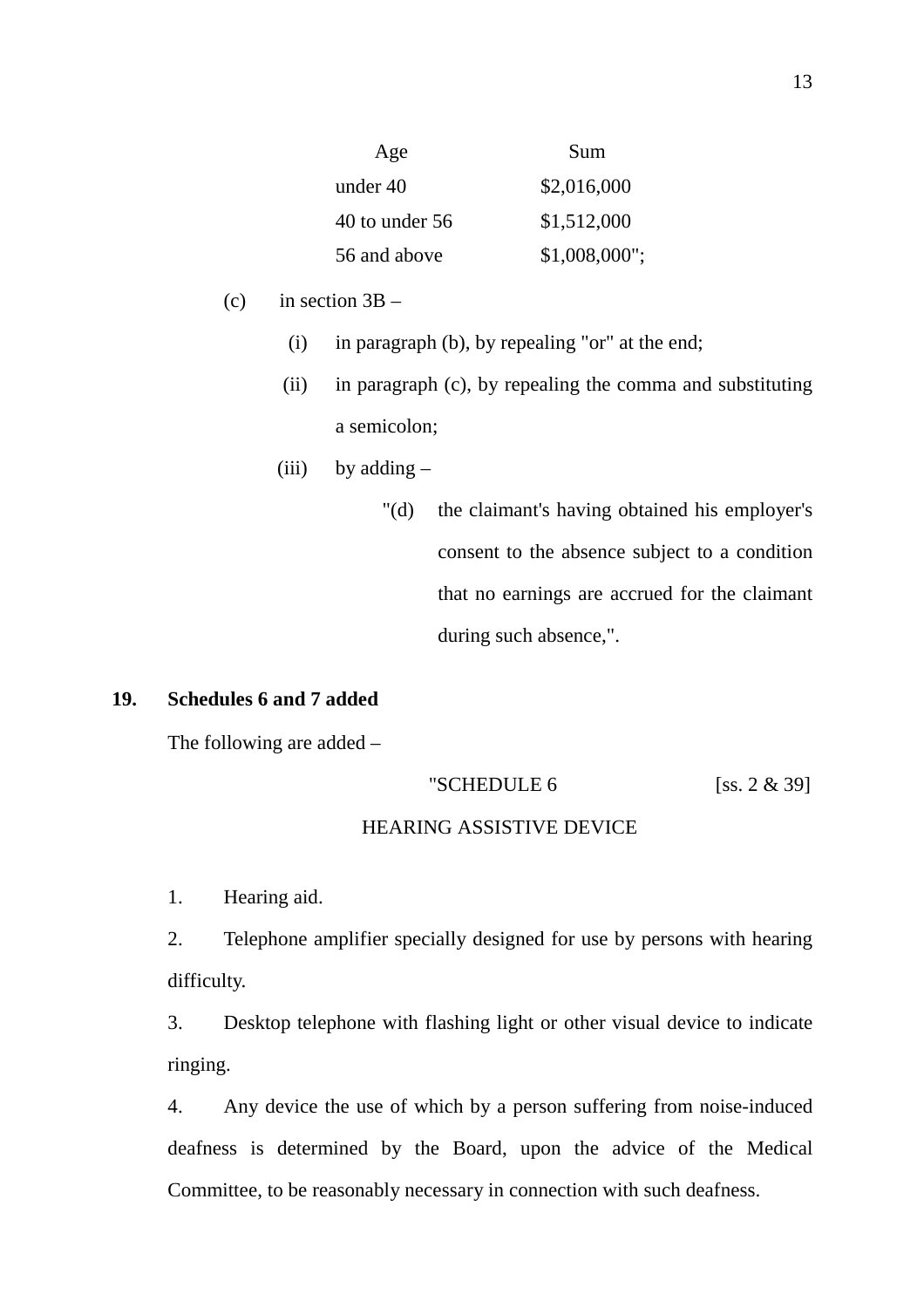#### LIMITS OF REIMBURSEMENT OF EXPENSES

- 1. The amount prescribed for the purposes of section 27C(1) is \$6,000.
- 2. The amount prescribed for the purposes of section 27C(2) is \$15,000.".

#### **20. Transitional**

Section 9 of this Ordinance shall not apply in respect of expenses of the acquisition, fitting, repair or maintenance of a hearing assistive device incurred before the commencement of that section.

#### **Explanatory Memorandum**

The main provisions of this Bill are as follows –

- (a) clause 2 amends the long title to the Occupational Deafness (Compensation) Ordinance (Cap. 469) ("the principal Ordinance");
- (b) clause 4 amends section 5 of the principal Ordinance to add 2 new functions of the Occupational Deafness Compensation Board;
- (c) clause 6 amends section 13 of the principal Ordinance to add 2 new functions of the Occupational Deafness Medical Committee;
- (d) clause 9 adds a new Part VIIA which provides for the following matters concerning the reimbursement of expenses in relation to hearing assistive devices –
	- (i) entitlement to reimbursement of expenses (new section 27B);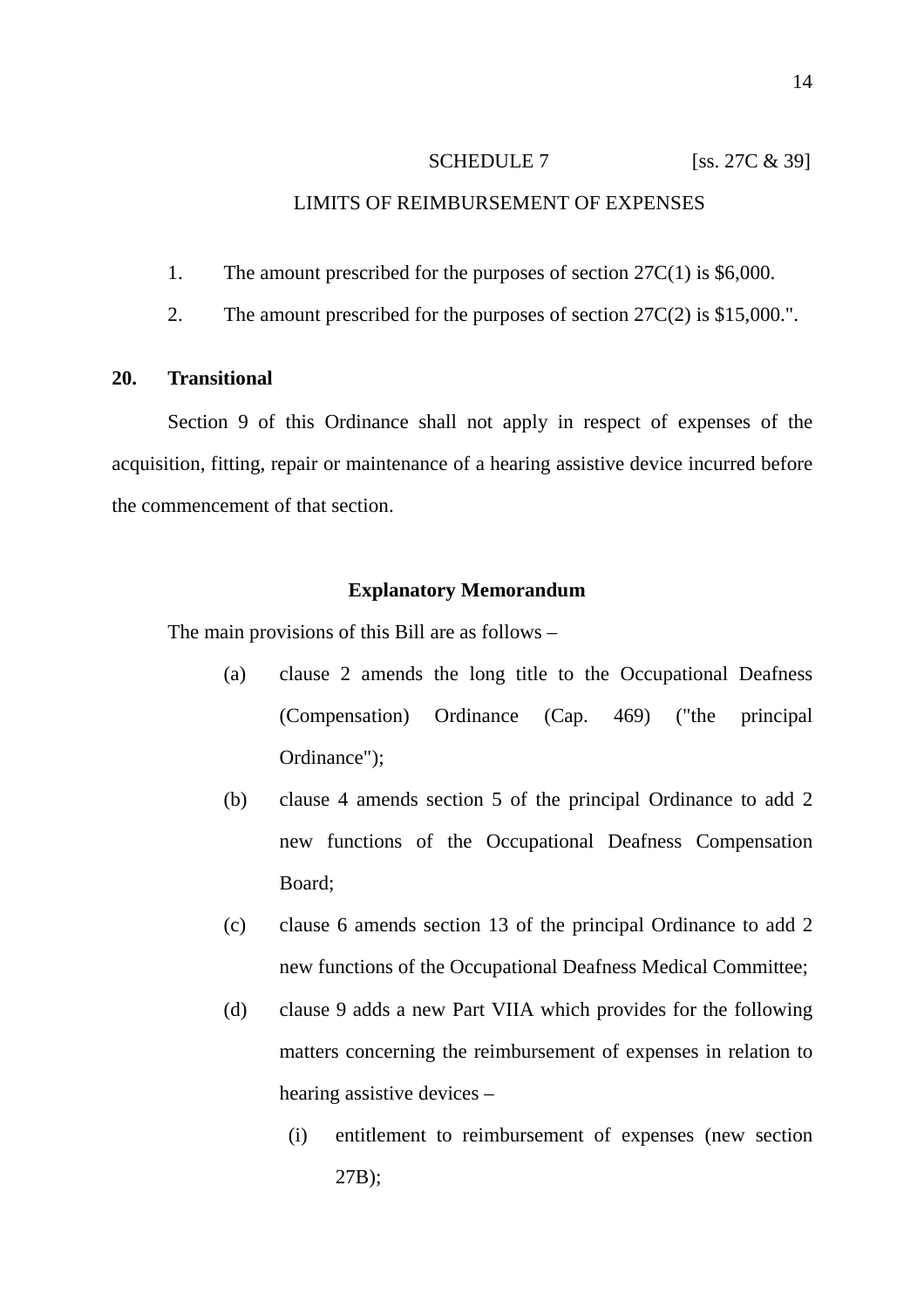- (ii) limits of the amount of reimbursement of expenses (new section 27C);
- (iii) application procedure (new section 27D);
- (iv) determination of application (new section 27E);
- (v) review of determination of application (new section 27F); and
- (vi) payment of reimbursement of expenses (new section 27G);
- (e) clause 10 amends section 28 of the principal Ordinance to provide for an appeal channel for an applicant who is dissatisfied with the result of the review of his application for reimbursement of expenses;
- (f) clause 11 amends section 30 of the principal Ordinance to create an offence of providing false information in an application for reimbursement of expenses;
- (g) clause 12 adds a new section to provide for the priority of payment of compensation and reimbursement of expenses where there are insufficient funds to make all payments within the prescribed time limits;
- (h) clause 16 amends Schedule 3 to the principal Ordinance to add 4 noisy occupations;
- (i) clause 17 amends Schedule 4 to the principal Ordinance which sets out the percentage of permanent incapacity by reference to hearing loss;
- (j) clause 18 amends Schedule 5 to the principal Ordinance to revise the minimum and maximum levels of compensation;
- (k) clause 19 creates a new Schedule 6 which prescribes kinds of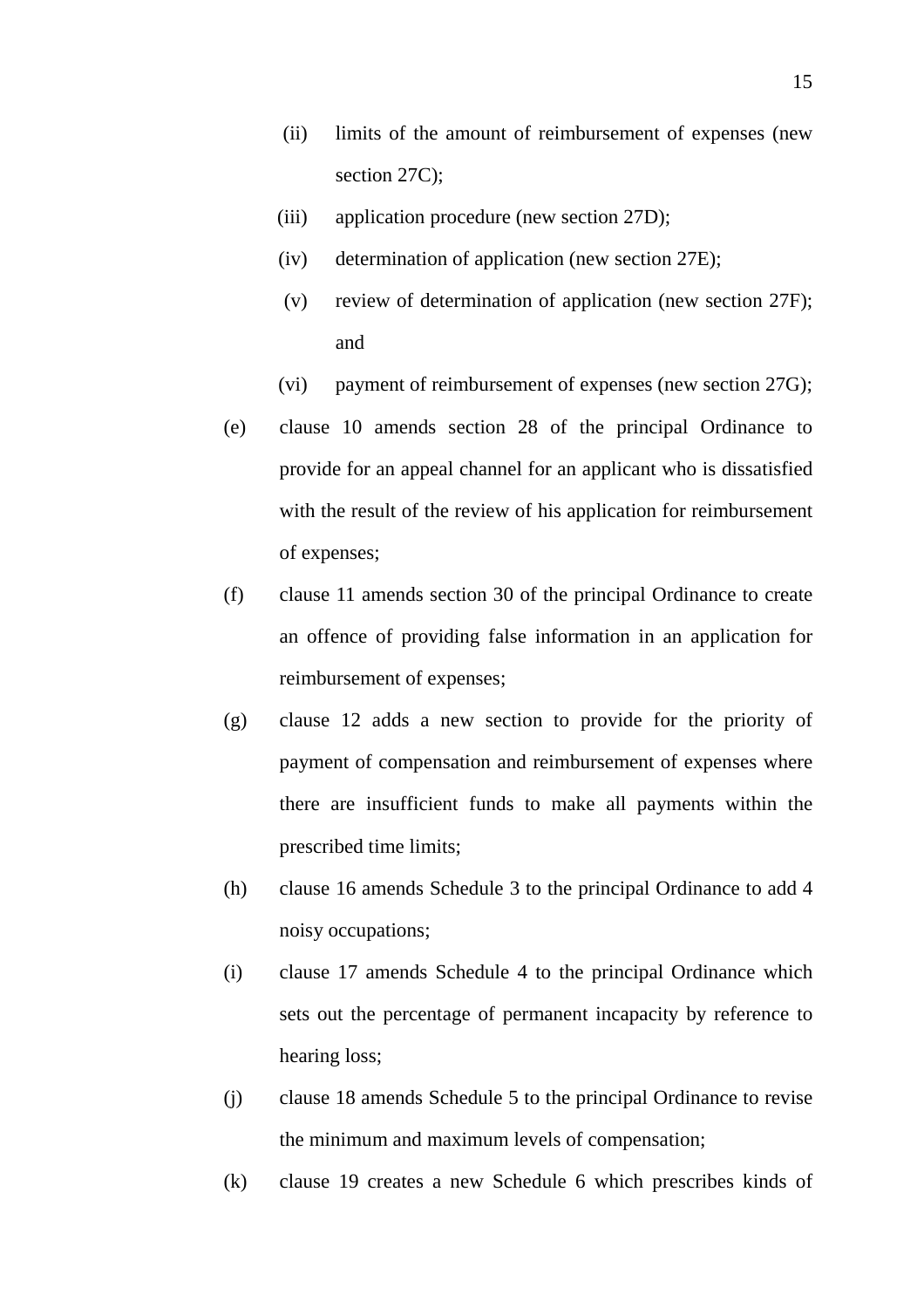hearing assistive devices for the purposes of the new Part VIIA, and a new Schedule 7 which prescribes the limits of reimbursement of expenses.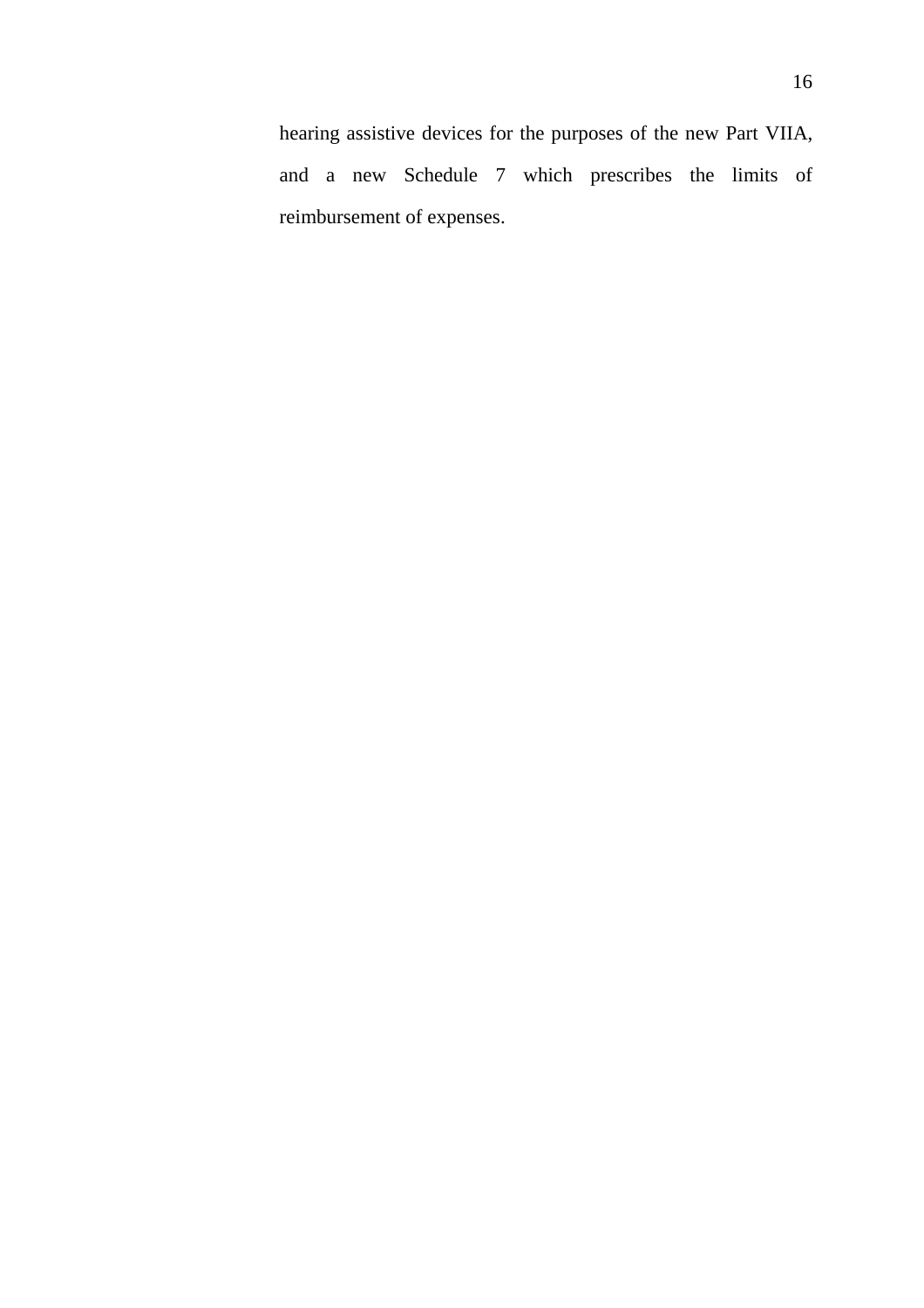#### **Adjustment of the maximum and minimum levels of compensation in accordance with the rate of increase in Nominal Wage Index**

(1) The rate of increase in Nominal Wage Index (NWI) for the period from 1.1.1994 to  $31.12.2001<sup>1</sup>$  is determined as follows -

| The rate of increase in NWI for 1994 | $= +9.4\%$ |
|--------------------------------------|------------|
| The rate of increase in NWI for 1995 | $= +7.0\%$ |
| The rate of increase in NWI for 1996 | $= +6.4\%$ |
| The rate of increase in NWI for 1997 | $= +7.1\%$ |
| The rate of increase in NWI for 1998 | $= +2.2\%$ |
| The rate of increase in NWI for 1999 | $= -0.8%$  |
| The rate of increase in NWI for 2000 | $= +1.1\%$ |
| The rate of increase in NWI for 2001 | $= +0.7\%$ |

The rate of increase in Nominal Wage Index for the period from 1.1.1994 to 31.12.2001

 $=$  [(1.094 x 1.070 x 1.064 x 1.071 x 1.022 x 0.992 x 1.011 x 1.007) - 1] x 100%

= *+ 37.68%*

- (2) Adjustment of the minimum level of compensation in accordance with the rate of increase in Nominal Wage Index
	- $=$  \$248,000 x 137.68%
	- $=$  \$341,446

 $\overline{a}$ 

= \$341,000 (rounded to the nearest thousand dollars)

<sup>1</sup> The Occupational Deafness (Compensation) Bill was first introduced into the LegCo in 1994 and so the current maximum and minimum levels of compensation were actually set with reference to the 1994 wage level. Therefore, the nominal wage increase from 1994 is taken as a yardstick in the adjustment of the levels of compensation.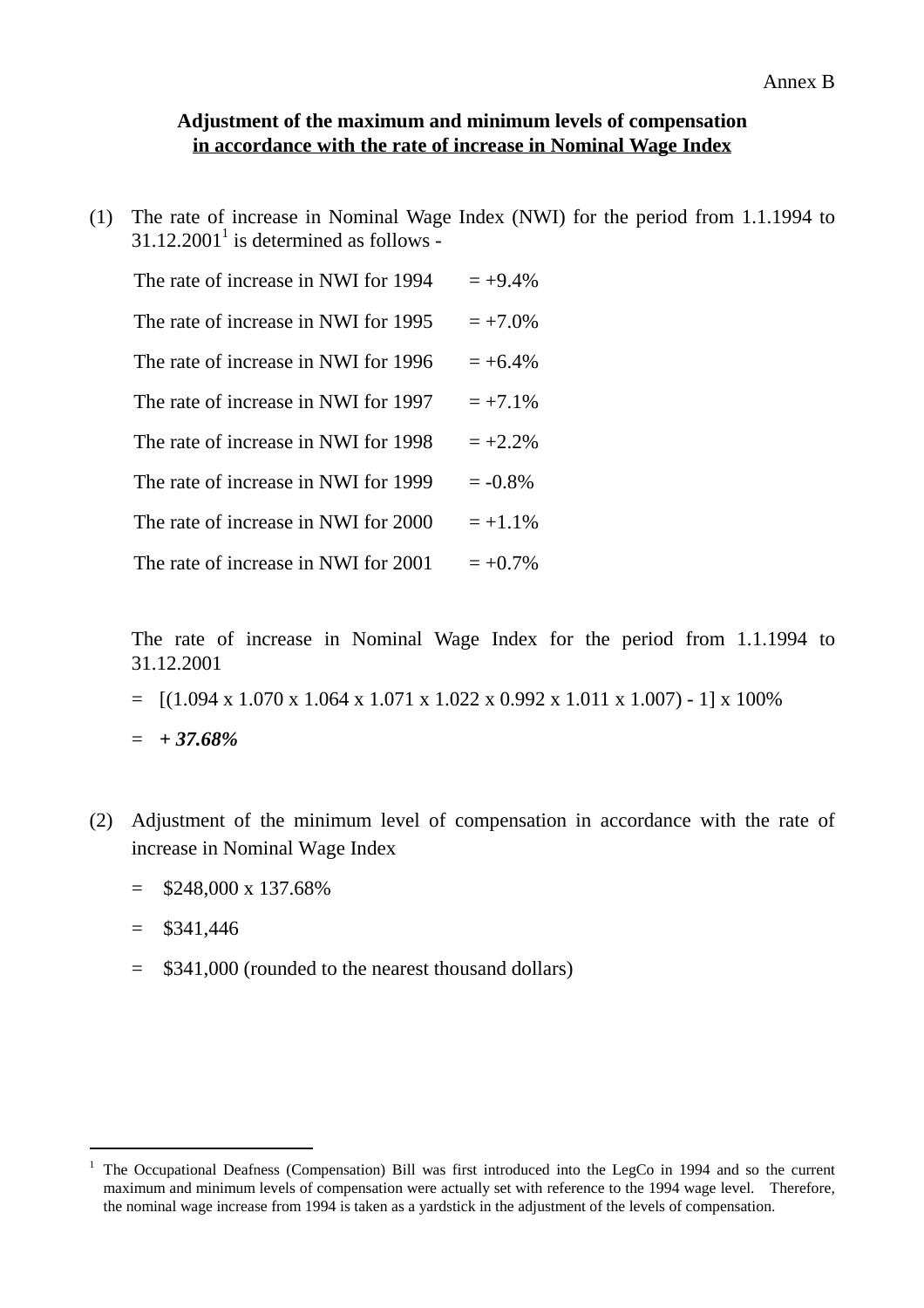(3) Adjustment of the wage threshold in accordance with the rate of increase in Nominal Wage Index

=\$15,000 x 137.68%

 $= $20,652$ 

=\$21,000 (rounded to the nearest thousand dollars)

(4) Adjustment of the maximum and minimum levels of compensation in accordance with the rate of increase in Nominal Wage Index

| Age                 | Compensation amount                                                                       | Maximum and minimum levels<br>of compensation*                                                                                                  |
|---------------------|-------------------------------------------------------------------------------------------|-------------------------------------------------------------------------------------------------------------------------------------------------|
| Under 40            | 96 x monthly earnings* x percentage $ 96$ months' earnings but<br>of permanent incapacity | subject to a minimum amount<br>of \$341,000 and a maximum<br>amount of \$2,016,000 (i.e. the<br>monthly earning is not more<br>than \$21,000)   |
| $40$ to<br>under 56 | 72 x monthly earnings* x percentage 72 months' earnings but<br>of permanent incapacity    | subject to a minimum amount<br>of \$341,000 and a maximum<br>amount of \$1,512,000 (i.e. the<br>monthly earning is not more<br>than \$21,000)   |
| 56 or<br>above      | 48 x monthly earnings* x percentage 48 months' earnings but<br>of permanent incapacity    | subject to a minimum amount<br>of \$341,000 and a maximum<br>amount of \$1,008,000 (i.e. the<br>monthly earning is not more<br>than $$21,000$ ) |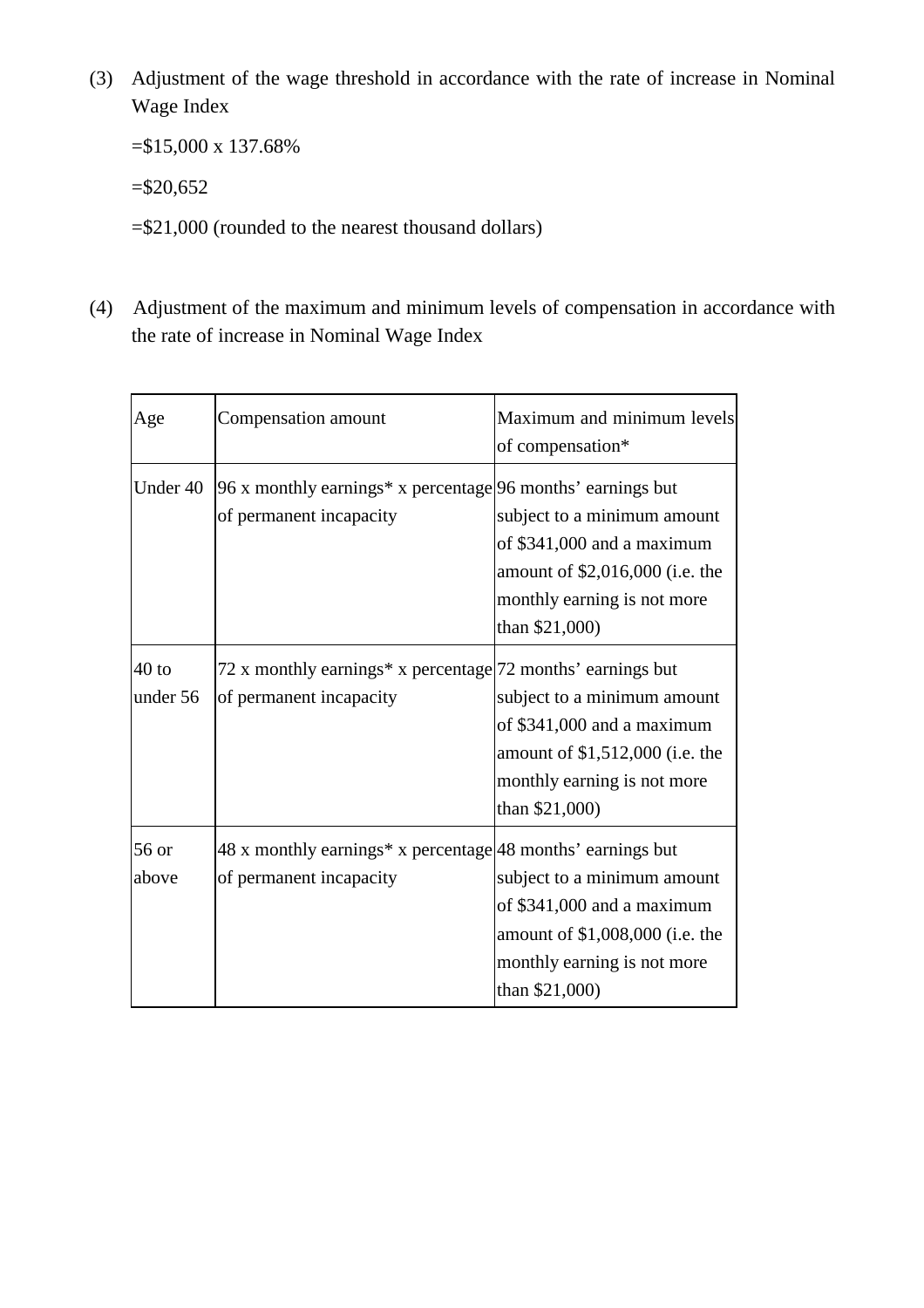|                                                                                                                                                                                                                                       | Average<br>hearing |                  |                  |                  |                  |                  |                  | FOR BETTER EAR   |                   |                  |                   |                |  |  |  |  |  |  |
|---------------------------------------------------------------------------------------------------------------------------------------------------------------------------------------------------------------------------------------|--------------------|------------------|------------------|------------------|------------------|------------------|------------------|------------------|-------------------|------------------|-------------------|----------------|--|--|--|--|--|--|
| $loss$ (dB) at<br>1,2, 3kHz<br>frequencies as<br>determined<br>Percentage of<br><b>by the Board</b><br>permanent<br>incapacity<br>Average<br>hearing<br>$loss$ (dB) at<br>1, 2, 3 kHz<br>frequencies<br>as determined<br>by the Board |                    | 40 to below 45dB | 45 to below 50dB | 50 to below 55dB | 55 to below 60dB | 60 to below 65dB | 65 to below 70dB | 70 to below 75dB | 75 to below 80 dB | 80 to below 85dB | 85 to below 90 dB | 90 dB or above |  |  |  |  |  |  |
|                                                                                                                                                                                                                                       |                    | $\frac{0}{0}$    | $\frac{0}{0}$    | $\frac{9}{6}$    | $\%$             | $\%$             | $\frac{9}{6}$    | $\%$             | $\%$              | %                | %                 | $\%$           |  |  |  |  |  |  |
|                                                                                                                                                                                                                                       | 40 to below 45dB   | $\mathbf{1}$     |                  |                  |                  |                  |                  |                  |                   |                  |                   |                |  |  |  |  |  |  |
|                                                                                                                                                                                                                                       | 45 to below 50dB   | 1                | 3                |                  |                  |                  |                  |                  |                   |                  |                   |                |  |  |  |  |  |  |
|                                                                                                                                                                                                                                       | 50 to below 55dB   | $\overline{2}$   | 3                | 5                |                  |                  |                  |                  |                   |                  |                   |                |  |  |  |  |  |  |
|                                                                                                                                                                                                                                       | 55 to below 60dB   | 3                | $\overline{4}$   | 6                | 10               |                  |                  |                  |                   |                  |                   |                |  |  |  |  |  |  |
|                                                                                                                                                                                                                                       | 60 to below 65dB   | $\overline{4}$   | 5                | $\overline{7}$   | 11               | 15               |                  |                  |                   |                  |                   |                |  |  |  |  |  |  |
|                                                                                                                                                                                                                                       | 65 to below 70dB   | 5                | 6                | 8                | 12               | 16               | 20               |                  |                   |                  |                   |                |  |  |  |  |  |  |
| FOR WORSE EAR                                                                                                                                                                                                                         | 70 to below 75dB   | 6                | $\overline{7}$   | 9                | 13               | 17               | 21               | 25               |                   |                  |                   |                |  |  |  |  |  |  |
|                                                                                                                                                                                                                                       | 75 to below 80 dB  | $\overline{7}$   | 8                | 10               | 14               | 18               | 22               | 26               | 30                |                  |                   |                |  |  |  |  |  |  |
|                                                                                                                                                                                                                                       | 80 to below 85dB   | 9                | 10               | 12               | 16               | 20               | 24               | 28               | 32                | 40               |                   |                |  |  |  |  |  |  |
|                                                                                                                                                                                                                                       | 85 to below 90 dB  | 11               | 12               | 14               | 18               | 22               | 26               | 30               | 34                | 42               | 50                |                |  |  |  |  |  |  |
|                                                                                                                                                                                                                                       | 90 dB or above     | 13               | 14               | 16               | 20               | 24               | 28               | 32               | 36                | 44               | 52                | 60             |  |  |  |  |  |  |

# **Existing Schedule of Permanent Incapacity**